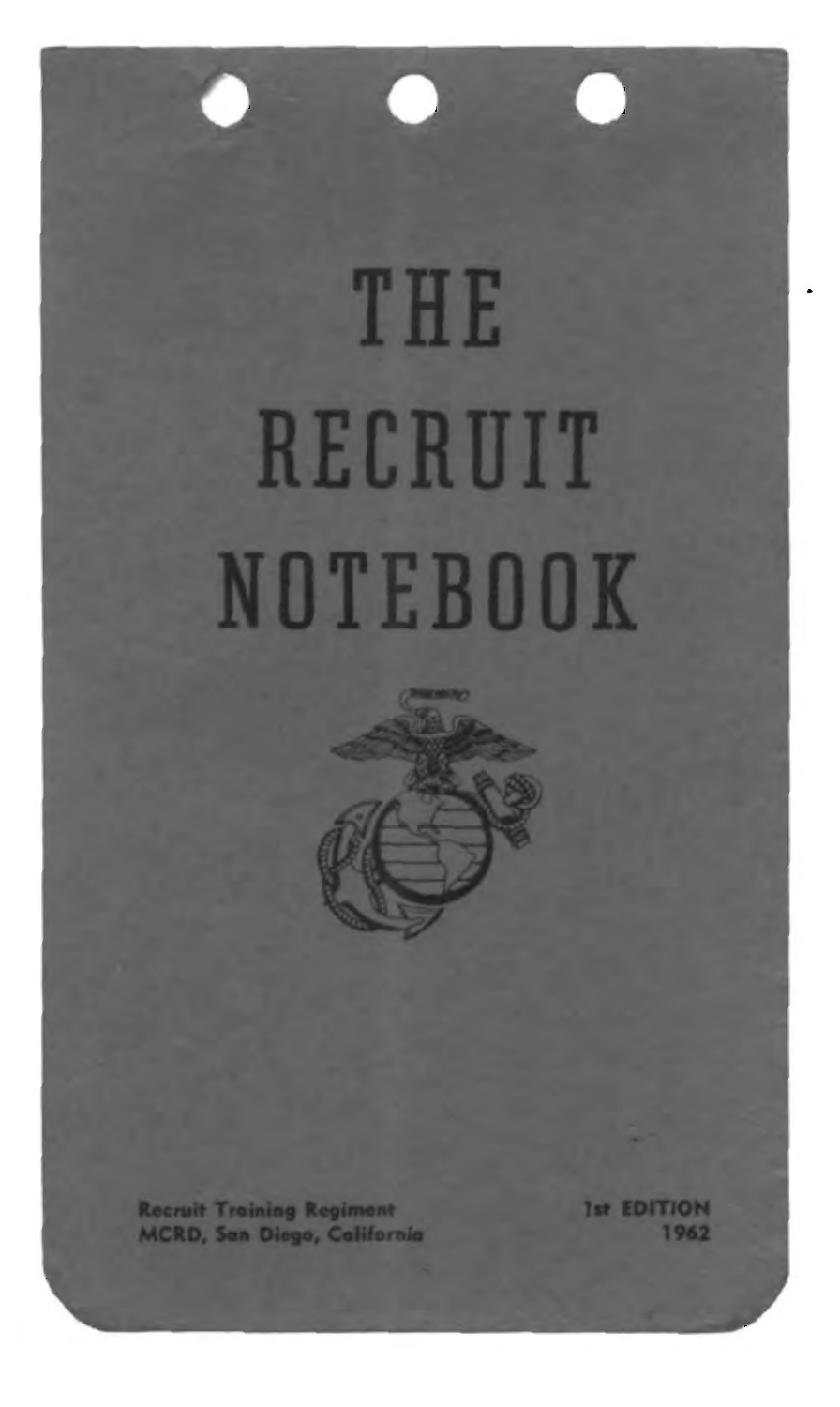

## **BASIC INFORMATION**

## ORGANIZATION WEEK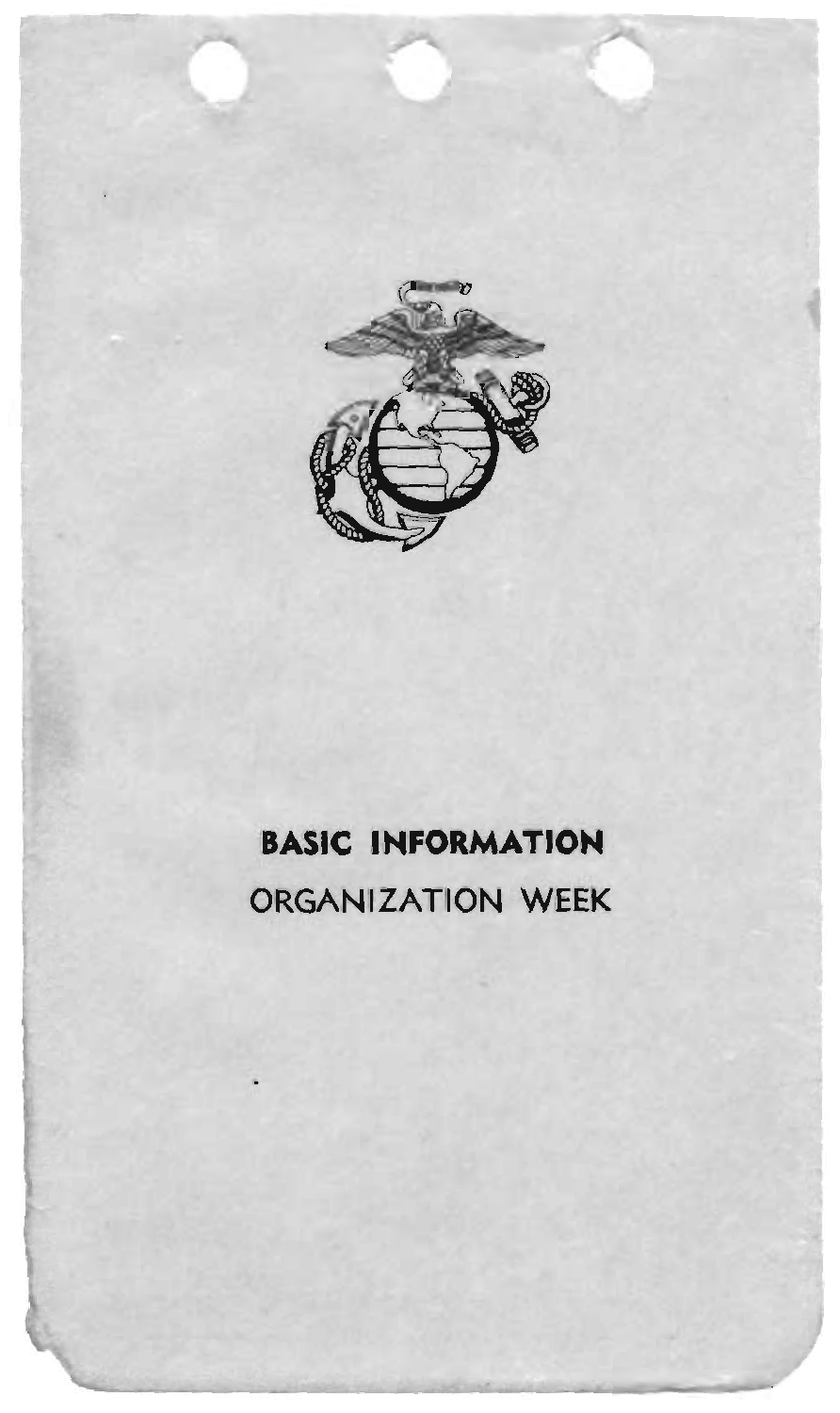#### TO YOU AS FUTURE MARINES **WELCOME ABOARD**

You young men are citizens of the strongest nation on rou young men are circlens or the strongest hatton on<br>this earth, the United States of America. You, and people<br>like you, are the reason far that strength. Individually, you be physically weak. But from this day, and each sucmay ceeding day during your training, you must dedicate yourself ta becoming physically strong, mentally awake, and morally<br>strong, so that you will be able ta do your port in keeping your country strong and free. We Americans-you and Iour fathers and mothers-and all of our loved ones -- must be thankful for the strength and freedom of our country. But being thankful is not enough. Our freedoms were hard won, and it is our job to pratect them.

Why do we have so many freedoms and such a great American way of life? It is the result of the hard work af honest, dedicated people who have mode this nation a great democracy. Marines befare you have died fighting to pratect it and to keep it free, to keep it a lond where all men are created free. Many of your parents ond their parents before them-your relatives and friends, hove done something to help make this country great. You-each and every one of you-must now do your part honestly and faithfully.

When you enlisted, you raised your right hand ond swore that you would bear true faith and allegiance to the United<br>States of America, and that you would serve them honestly ond faithfully against all their enemies whamsoever. This is o socred oath taken by you of your own free will and there is a great trust ploced in you by the people of America, that you honor your oath. If you are to be a United States Marine, you will honor your oath-cherish it os only free Americans can, and fulfill it-both in spirit and letter.

Our Motto-The Morines' Motto is Semper Fidelis. Its meaning is this: "Always faithful"-foithful to yourself, your comrades, your Corps, your Country, and your God. While you are here, we will teach you the real meaning of this motto. We intend to teach you whot you hove to know if you are to be a Morine, a member of the finest fighting force in the world. BL1

#### TRAINING

Recruit troining is tough. It has to be in order for the Marine Carps to mointain its unbeatable reputotion. Alwoys remember, hundreds of thousands of other young men just like you have gone through recruit training. After you hove finished your eleven weeks of recruit troining, you will be o basic Marine. You, your family and friends will be proud of the foct that you completed this phase of your Marine Corps coreer, ond thot you hove become a member of the world's finest fighting outfit. The treatment you will receive here will be different from thot which you hove been used to. You are expected to act like o man ond you will be treated as one. It will be hord for you but it will be fair. Remember, mony men hove passed and many men will follow you through these doors to success.

 $B1-3$ 

Ä.  $\sim$ 

A CREED FOR MARINES

To be a Morine

You hove to believe in:

YOURSELF . . . YOUR FELLOW MARINE

YOUR GOD ... YOUR COUNTRY ... YOUR CORPS

- SEMPER FIDELIS -

#### YOUR CONDUCT

Obey orders quickly and to the best of your ability. Never leave your assigned orea unless you obtoin permission from the non-commissioned officer responsible for your training, your Drill Instructor. Always wear the proper uniform. Your Drill Instructor will tell you what to wear. Never put your honds in your pockets. Do not wear your cop indoors or go outdoors without it on. The only time you will wear a cop inside is when you ore under orms.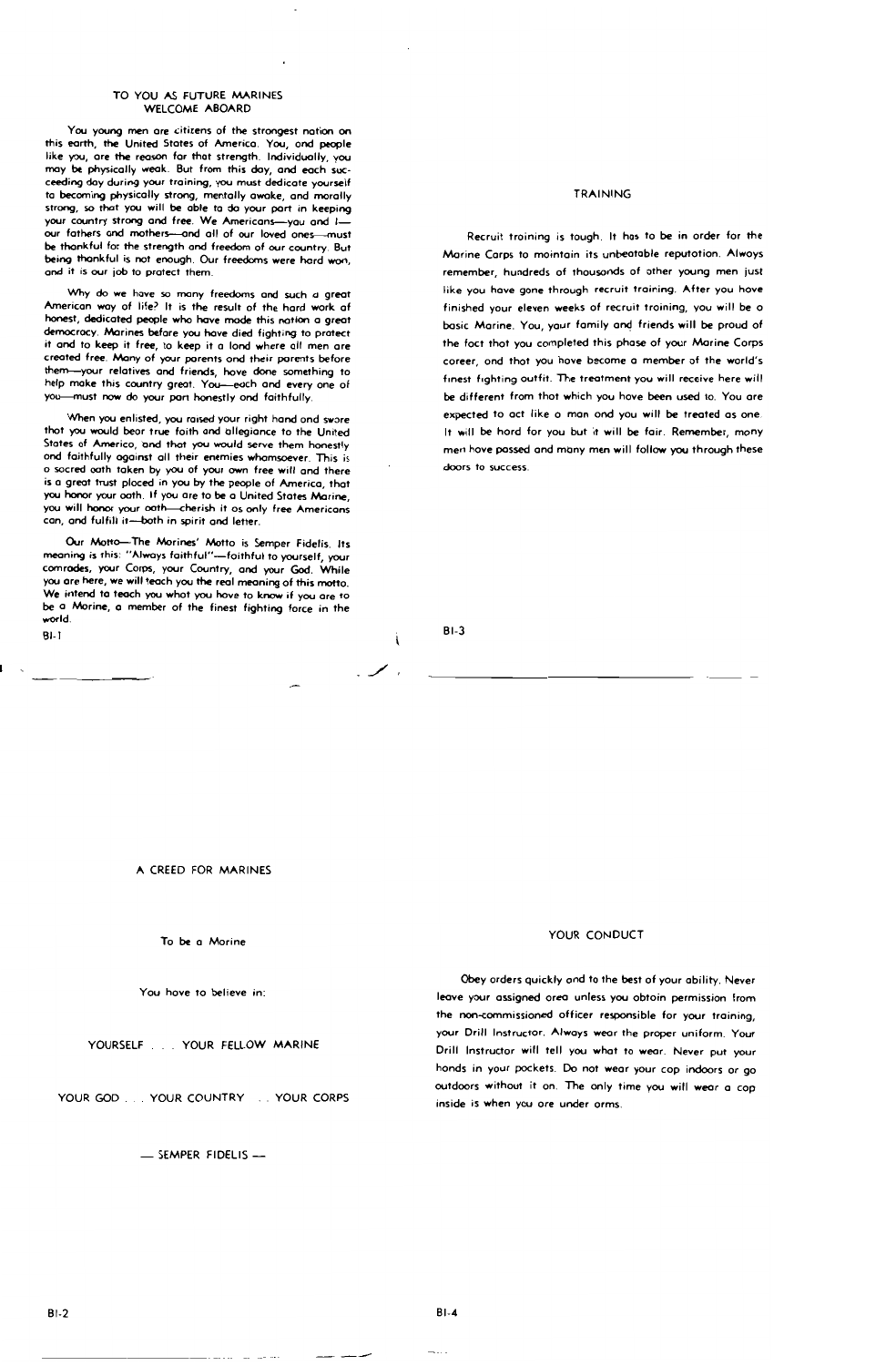There are certain other things you should know imme-

diately Here they are:

#### POSITION OF ATTENTION

The position of attention is the basic military position It indicates that you are alert and ready for instructions. Come to attention with smartness and snap at the commands FALL IN or ATTENTION Thereofter, move only as ordered until given AT EASE, REST, FALL OUT, or until you are dismissed To come to attention

- $\mathbf{I}$ Bring your left heel gaginst the right
- 2 Turn your feet out equally to form on ongle of 45. Keep your heels on the same line ond touching.
- 3 Your legs must be stroight without stiffness. Weight of the body is distributed evenly on bath feet
- 4 Keep your hips ond shoulders level ond your chest lifted
- 5. Your arms must hang noturally, thumbs along the trouser seams, polms facing inward toword your legs, and fingers extended (not stiffly) and joined
- 6 Keep your head and body erect. Look stroight ahead Keep your mouth closed ond your chin pulled in slightly. Eyes must look directly forward

7 Stand still and do not tolk. **BL5** 

#### SALUTING

This is a courtesy which is rendered to every officer you may meet or see. You will recognize an officer by the metal insignio that is worn on the collar of the shirt and on the shoulder of his coat. These metal insignia will be in the form of gold or silver bars, oak leaves, silver eagle or silver star

After you have been in the Marine Corps a few months, you will be oble to recognize an officer in several other ways. by his hat, by his shoes by his uniform, etc., but while in recruit training watch for the metal insignio for recognition The rank insignia ore included in the material that you now have Study them well

When approaching an officer and he is opproximately 6 poces from you, assume a good posture and raise your right hand directly and smartly until the tip of your forefinger touches the lower part of the cap above and slightly right of your right eve. Thumb and fingers must be straight and touching each other lupper arm level with the deck (ground) and forearm at a 45 angle, wrist and hond straight as a continuotion of the line made by your forearm. With the salute, give a verbal greeting such as, "Good Marning, Sir," and hold the saiute until it is returned by the officer, then cut oway your hand smartly-all the way back to your side. The salute will be rendered only at "quick time" if you ore moving it is not necessary to come to the halt prior to saluting

Never solute indocrs unless you are on duty and are covered. If an officer unters a room you are in, call "ATTEN-TION and remoin at the position of ottention until given "AT EASE" or until the officer looves the room

When possing an efficer from the rear, move to his left side, render the hand solute and state, "By your leave, Sir," hold the salute until the officer has stated "carry on" ar 'granted' ond has returned the hand solute, then pass the officer and continue on your way  $B1-6$ 

#### PERSONAL ACTION

There is a proper method of addressing anyone other than onather recruit. It is done by assuming the position of ottention ond saying: "Sir, Pvt (last name) requests permission to speak to the (Drill Instructor, Lieutenant, Doctor), etc."

Proper method of entering the duty hut, office or building is to Knock three (3) times and say "Sir, Pvt (last nome), Plotoon No. \_\_\_\_\_\_\_\_\_\_\_, requests permission to enter the (duty office, compony office), etc."

 $R1.7$ 

#### PROPER TERMINOLOGY

Marines have an interesting and colorful vocobulary. As Marines, we use many terms for things that ore different from the terms used by civilians. With time and experience, this vocabulary grows. Here are a few of the more common words that you will hear often

In a building we find.

| <b>DECKS</b>            | instead of floors                                      |
|-------------------------|--------------------------------------------------------|
| LADDERS                 | instead of stairs                                      |
| <b>BULKHEADS</b>        | instead of walls                                       |
| <b>SCUTTLEBUTTS</b>     | instead of drinking fountoins                          |
| <b>OVERHEADS</b>        | instead of ceilings                                    |
| <b>BRIGHTWORK</b>       | instead of brass or shiny metol                        |
| <b>HEADS</b>            | not bathrooms or lotrines                              |
| SOUADBAYS               | are large rooms where men live                         |
| RACKS or BUNKS are beds |                                                        |
| A PASSAGEWAY            | is a corridor or hallwoy                               |
|                         | Around o mess hall we find                             |
| CHOW                    | meoning food                                           |
| GALLEY                  | meaning kitchen                                        |
| SPUD LOCKER             | meaning a place where fresh vegetables<br>ore prepared |
| <b>MESSMEN</b>          | not K P's or mess-cooks                                |
| SCULLERY                | is where dishes are washed                             |
| REEFER                  | is a large refrigerator or refrigerated                |
| $B1-8$                  | room                                                   |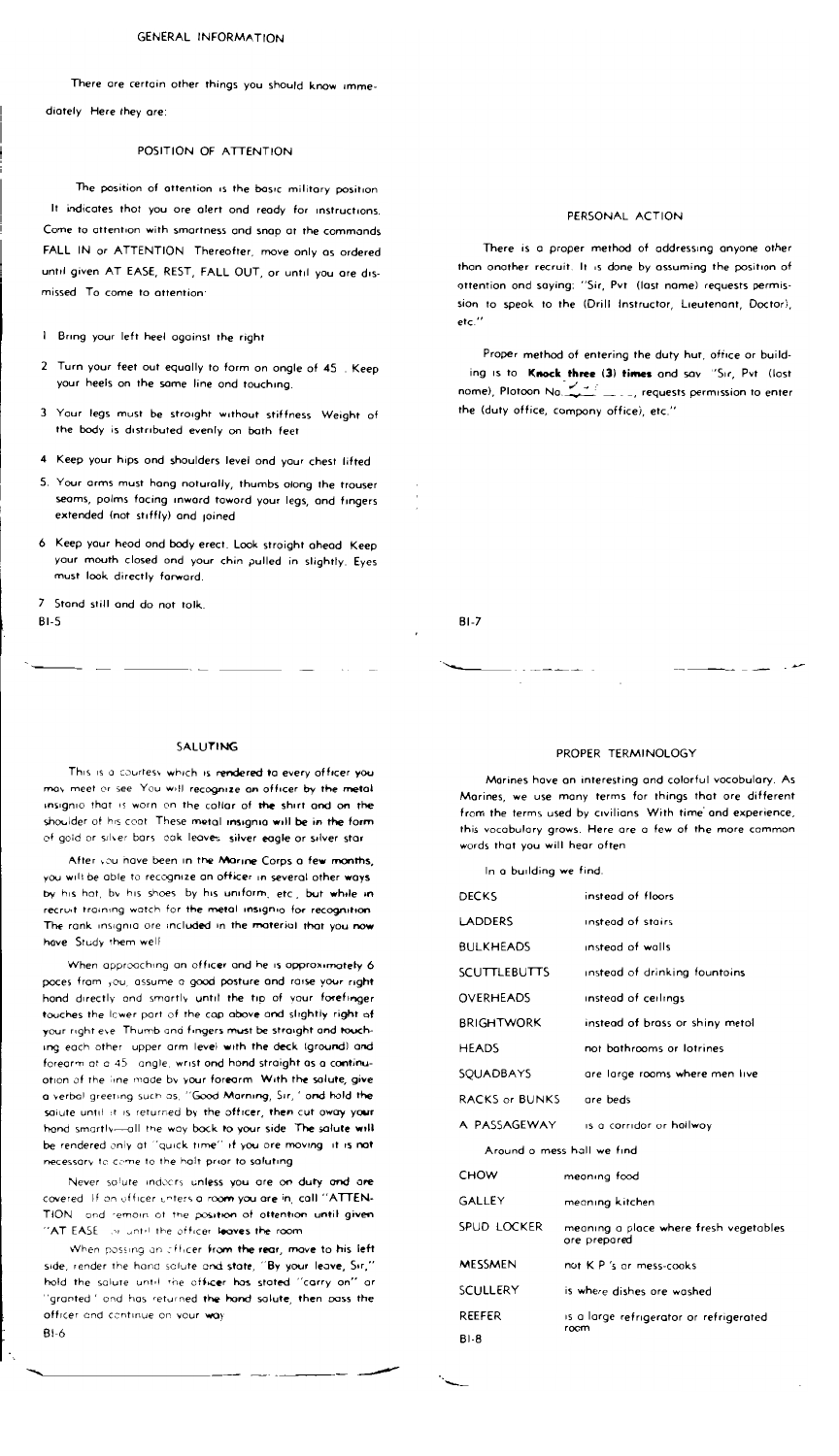| G. I. HOUSE | is where garbage is stared until it is<br>hauled away. |
|-------------|--------------------------------------------------------|
| CHOW DOWN   | When we are eating. We eat                             |
| RED LEAD    | which is catsup, ond in coffee, we use                 |
| SIDE ARMS   | which are cream and sugar                              |

When we talk af places, we may soy:

| for woods or wilds                                        |
|-----------------------------------------------------------|
| for a place where<br>orgonizational property<br>is stored |
| nat R.T.R. area                                           |
| not mess $#400$                                           |
| not billets. When we go                                   |
| we go upstairs, and                                       |
| downstoirs.                                               |
|                                                           |

These terms opply to our uniform or personal praperty:

| <b>TWO BLOCKED</b>         | a necktie worn snugly around the collor                               |                            |
|----------------------------|-----------------------------------------------------------------------|----------------------------|
|                            | with the knot positioned exoctly in the<br>"v" of the buttoned shirt. | not su<br>moke             |
| We wear<br><b>TROUSERS</b> | not pants                                                             | the in<br>here o<br>with c |
| D 1.'s wear:               |                                                                       | ceivin                     |
| FIELD HATS                 | not campaign hats.                                                    | only t                     |
| <b>GEAR</b>                | is ony property or equipment.                                         | or wil                     |
| PERSONAL GEAR              | is persanal property. In our personal<br>gear we always have a        | ing ot                     |
| <b>HOUSE-WIFE</b>          | which is a sewing kit. Marines have                                   |                            |
| SEA BAGS                   | which are duffel bags, not barrocks<br>bags.                          |                            |
| <b>IRISH PENNANTS</b>      | are loose strings or strops that detract                              |                            |
| <b>BI-9</b>                | from a neat appeoronce.                                               | BI-11                      |

YOUR VALUABLES

If you possess any valuable items at this time, such as comeras, portable radios, you will mail them home, or you moy turn them in and you will be given 0 receipt for these items. Keep this receipt ond do nat lose it After graduation, you will have the opportunity to go to the Pravost Marshol's office and repossess these items. Remember.

- 1. Da not lend money to anyane
- 2. Do nat cantrlbute or donate to anyone or anything. The only collection you ore ollowed to donate to on your own is the church collection during Divine Services. When a COMMISSIONED officer witnesses it, you may cantrlbute to fund drives for charity or to group purchoses at the Morine Exchange.
	- 3. Do not give away any af your clothes or possessions

#### CONTRABAND

Contraband is any item that you have with you and are not supposed to have. Before you leave Receiving Barracks, make sure thot you have turned in all these items to one of the instructors that worked with you when you first arrived here at the Marine Corps Recruit Depot. If you are cought with any of these items in your passession after leoving Receiving Barracks, you will be punished Make sure that the only things you keep with yau are the things yau have received or will receive from the Marine Corps while in Recruit Training at this Depot.

-----------

When referring to certain people, we say:

| COMMANDING OFFICER   | not CO or "Old Man" or<br>onything disrespectful          |
|----------------------|-----------------------------------------------------------|
| SERGEANTS MAJOR      | not sergeant majors, when<br>there are more than one. A   |
| WOMAN MARINE or W.M. | by any other nome is nat<br>correct and is disrespectful. |
| A RUNNER             | is a messenger                                            |

These are terms applied to things we do. We

a messenger

| <b>SHIP OVER</b>   | or reenlist for another                              |
|--------------------|------------------------------------------------------|
| <b>CRUISE</b>      | which is on enlistment period                        |
| SHOVE OFF          | meons leove the vicinity, and                        |
| KNOCK IT OFF       | means stop whot you are doing.                       |
| <b>SURVEY</b>      | means turn in an unserviceable item.                 |
| <b>POLICE</b>      | means clean up or make tidy. When we                 |
| LISTEN UP          | we give attention in order to hear                   |
| SCOOP or DOPE      | which is news or information. We do not<br>listen to |
| <b>SCUTTLEBUTT</b> | which is rumor.                                      |
| <b>SECURE</b>      | meons stop, make fast, cease work, or<br>put owey    |
| UNDER ARMS         | means armed with o weopon                            |

We olways say,

| O FIVE HUNDRED | never 0 five 00, ond |
|----------------|----------------------|
| SIX AUGUST     | never August sixth   |

Though there are many more terms that you will learn, these will help you to start off

PROFANITY, swearing, and verbal filth is not permitted. It is a poor crutch for a mon with a small vocabulary and little intelligence BI-IO

#### SICK CALL

If you feel sick or hove ony other problems concerning your health, report to your platoon commander or one of his junior Drill Instructors immediately. Do not run the chance of spreading a disease or causing serious injury to yourself.

#### MAIL

Correspondence-Write your parents and friends as often os you can. Write whatever you wont, but **ALWAYS WRITE THE TRUTH.** Do not lie, exaggerate, or give wrong implications. If you do, you will couse extreme worry or can· cern by your fomily or friends for something thot is false.

Your moiling oddess is:<br>
PVT  $\frac{\int_{0}^{1} f(t) dt dt}{\int_{0}^{1} f(t) dt dt} = \frac{\int_{0}^{1} f(t) dt}{\int_{0}^{1} f(t) dt}$ Plotoon No  $\frac{3}{2}$  ... ...

Morine Corps Recruit Depot Son Diego 40, California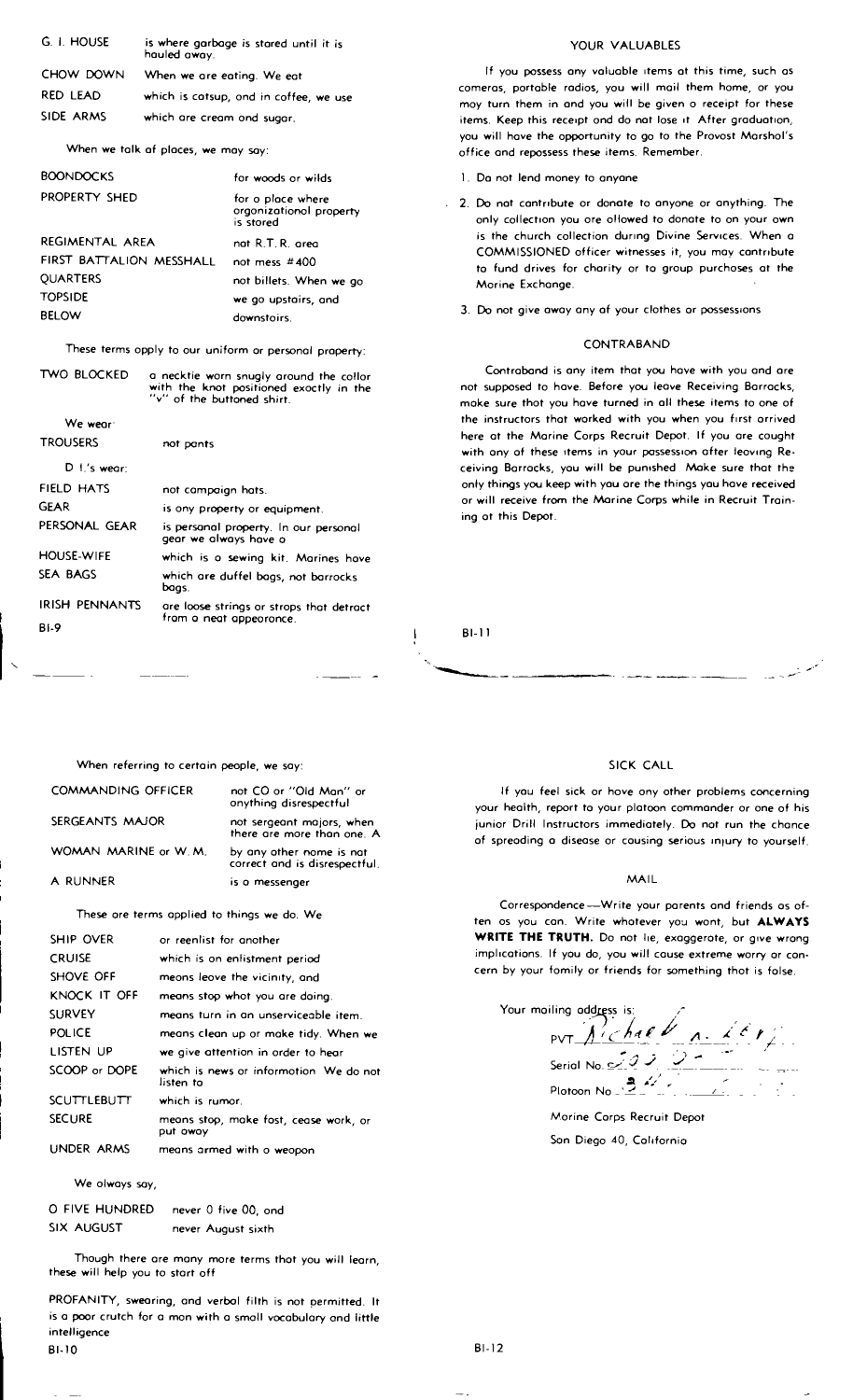#### **MESSING**

This is 0 Morine Corps term far eating. You are assigned to the some mess hall where you will eat all of your meals while undergoing recruit training, except when at the rifle range As you enter the mess hall, you will be assigned one of a number af sections to sit in. The information will be given to you by one of your Drill Instructors. You will remove your cop, place it in your hip pocket ond will take a metal tray. You will come to a line where you moy choose your own salads, and then hot foods will be placed on your troy. Toke ofl you wont and toke ot least a portion of ofl foods affered At the end of the chow line, you will find cups and silverware Toke one of each. Do not hondle cups or siJverwore other thon your own as this spreads germs. When you have everything you need, move out of the line and proceed to your designated section. Milk cartons ore placed on tables, and when empty, may be exchanged ot the end of the chow line Coffee pitchers ore ploced on tables and may be refilled from coffee urn at the end of the chow line. Eat everything you take, and remember that good table manners are port of your life here When you hove finished eating all of the food on your tray, If you are still hungry, you may obtain second helpings if available. After you have finished your meal, insure thot your immediote area is policed up and then proceed to dump your trosh, place your eating utensifs and troy into the proper receptocles and then join your platoon

#### c" Strength tests'

There are three strength tests while you are in recruit training, in your 1st week, 3rd week, ond 9th week. You must make a maximum effort in each event. Here are the test exercises:

- (I) Pull ups
- (2) Push ups
- (3) Sit ups-2-minute time limit
- (4) Step ups-3-minute time limit
- (5) 300-yord run
- d, In the 10th week of training, you will receive a combat readiness test. You will be in full combat uniform with rifie. The events are:

### 1. Climbing Uphill (Step-ups).

Requires a recruit to step up and down an 18" step. Satisfactory score: 60 up and down steps in 3 minutes,

#### 2. Rope Climb.

Requires 0 recruit to climb a 20' knotted rope, Sat~ isfactory time: 30 seconds.

BI-15 s. Luci

#### BI-13

#### FIRES

Always be conscious of the possibility of fires in your orea. Be careful with matches and cigarettes. Report immediately any fire, regardless of how small, to your Drill Instructor or someone other than a recruit.

### YOUR PHYSICAL CONDITIONING PROGRAM

- I. This is the program thot you will follow:
	- a. Each morning you will exercise, and run each afternoon. Each week the run will increose in speed and distance You start with 1/4 of 0 mile and progress until in your last week you are running a fost 2 miles.
	- b Each afternoon you will do strength exercises for 15 minutes in the first week and will increase 5 minutes each week until you are doing SO minutes of strength exercises in your lost three weeks

#### 3 **Evacuation Carry.**

Requires a recruit to run 50 yords in a zig-zag route, pick up and corry a simulated wounded man 50 yards, Satisfactory time. 42 seconds

#### 4 Advance by Fire and Maneuver.

Requires 0 recruit to cover a distance of 175 yards, including 0 jump over an 8-foot ditch. The first 25 yards of the course are traversed by creeping and crowling, followed by a zig-zag run to include hitting the deck 3 times and ossuming the firing position. Satisfactory time. 3 minutes.

S. Forced March<br>Requires a recruit to walk or double time three (3)<br>miles in thirty-six (36) minutes without ony halts.<br>Each recruit will corry his own individual equipment<br>and weapon from start to finish

- e Hjkes: You will make three different hikes while in recruit training. They will be
	- 1 To the rifle ronge-about 6 miles
	- 2 From the rifle range-about 6 miles.
	- 3 A conditioning hike in the 9th week of obout 10
- 2 log exercises and Obstacle Courses are used continually throughout your training to develop your confidence, strength, ond teamwork
- 3 Eoch Sunday afternoon you will participote in organized athletics, such as footboll, soccer, bosketball volleyboll, boxing, and a military field doy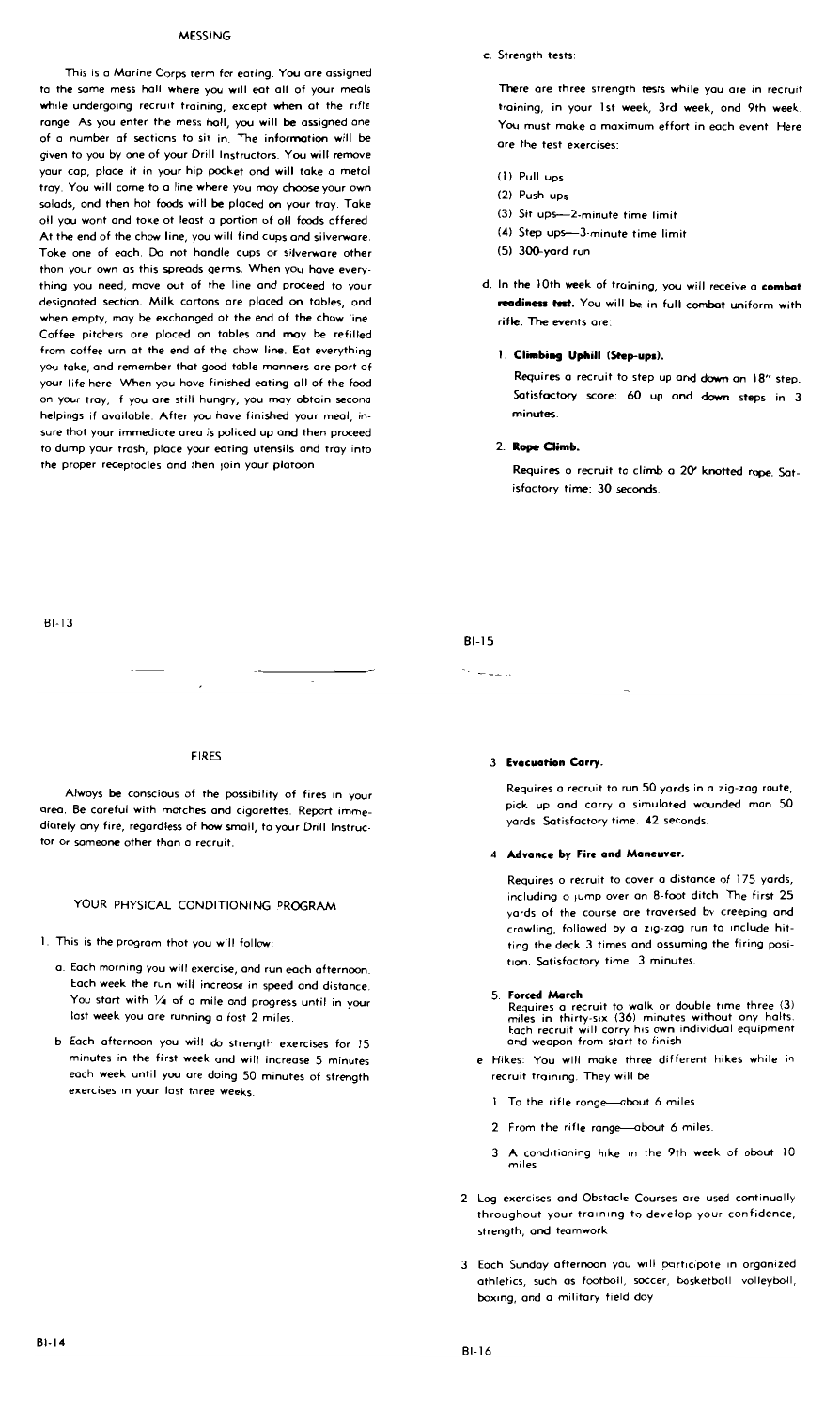| $E-9$<br><b>SERGEANT</b><br><b>MAJOR</b><br><b>MASTER</b><br><b>GUNNERY</b><br><b>SERGEANT</b><br>E-8<br><b>FIRST</b><br><b>SERGEANT</b><br><b>MASTER</b><br><b>SERGEANT</b> |       | <b>TEMPORARY</b><br><b>GRADES</b><br><b>DURING</b><br><b>TRANSITION</b><br>то<br>NEW<br><b>GRADE</b><br><b>STRUCTURE</b> |  |
|------------------------------------------------------------------------------------------------------------------------------------------------------------------------------|-------|--------------------------------------------------------------------------------------------------------------------------|--|
| $E-7$<br><b>GUNNERY</b><br><b>SERGEANT</b>                                                                                                                                   | $E-7$ | <b>MASTER</b><br><b>SERGEANT</b>                                                                                         |  |
| $E-6$<br><b>STAFF</b><br><b>SERGEANT</b>                                                                                                                                     | $E-6$ | <b>GUNNERY</b><br><b>SERGEANT</b>                                                                                        |  |
| $E-5$<br><b>SERGEANT</b>                                                                                                                                                     | $E-5$ | <b>STAFF</b><br><b>SERGEANT</b>                                                                                          |  |
| E-4<br><b>CORPORAL</b>                                                                                                                                                       | $E-4$ | <b>SERGEANT</b>                                                                                                          |  |
| $E-3$<br>LANCE<br><b>CORPORAL</b>                                                                                                                                            | $E-3$ | <b>CORPORAL</b>                                                                                                          |  |
| $E-2$<br><b>PRIVATE</b><br>FIRST CLASS                                                                                                                                       |       |                                                                                                                          |  |
| $E-I$<br><b>PRIVATE</b>                                                                                                                                                      |       |                                                                                                                          |  |

Because of the many things that hove to be accomplished to turn you into a basic Marine, and time being extremely limited for this training, you will not be allowed visits by parents and relatives until after you have completed four weeks of training. Having been granted the privilege of receiving visitors, you are directed to follow the below listed instructions:

- 1. You will not enter ony civilion motor vehicle
- 2. You will not consume any alcoholic beverages.
- 3. You will conduct yourself in a militory monner ot oll times and wear your uniform in accordance with existing regulations.
- 4 You and your quests are outhorized to use the following areas only:
	- a. Recruit Reception Center Bldg #340
	- b. Patio areas ot either end of Bldg #340
	- c. Patio area opposite enlisted lounge, Bldg = 346
	- d. Potio orea west of Bldg = 342
- 5. Smoking and the consumption of food and beverages is outhorized only in the oreas listed above.
- 6. You will not enter the enlisted lounge, Bldg #346 Your quests moy purchase refreshments at the enlisted lounge; however, you will owait their return in the patio oreo across the street.
- 7. You will return to the Recruit Reception Center, Bldg #340, by 1600 and check in.

5.

 $\sim$ 

**BI-20** 

 $\sim$ 

**BI-18** 





## **CLOTHING & EQUIPMENT**

**CLOTHING & EQUIPMENT MARINE CORPS PACK** SHELTER TENTS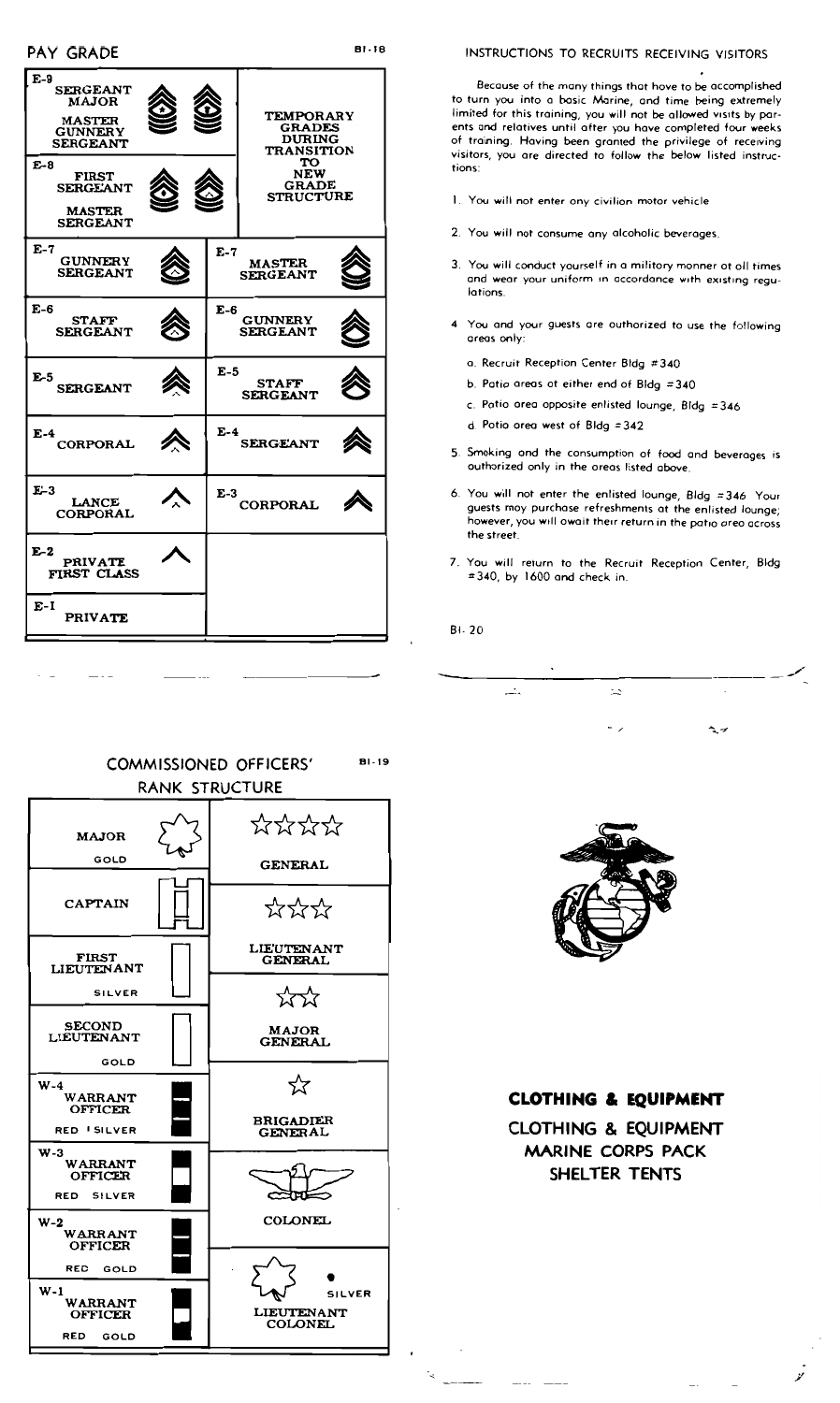#### CLOTHING AND EQUIPMENT

- I, The Marine Corps Manual stotes thot "No enlisted person in the novol service shall have in his possession, without permission from proper outhority, ony article of wearing apparel or bedding belonging to any other person in the novol service." If, with permission from proper outhority, you hove an article of clothing with another mon's nome on it, on appropriate entry must be mode in your service record book,
- 2. Marking of Clothing--You must know these things.
	- o. All articles of clothing, except those issued on temporary memarondum receipt, ore marked in a prescribed manner with the owner's lost nome ond jnitiots
	- b. Marking is accomplished with black or white ink, as appropriate, with letters not more thon *Y2* inch high. Black ink is used on light coJored moteriofs and white ink on dark colored materials. The exception to this is the mon's green scorf, which sholl be marked with block ink.
	- c. Marking mochines, stencils, nome tapes or stomps moy be used os appropriate.
	- d. Where the word "right" or "left" is used to describe the locotion of a nome on an article, it will be the wearer's right or left when the artide is warn.
		- ( 1 ) Bog, duffel; In the center of bottom on outside.
		- (2) Belts: In the center of underside of belts (except trouser belts), perallel to the top, 6 inches from the plote or buckle. Trouser, web, belt: In the center, I inch from the buckle

CE·2

 $\sim$  100 m  $\sim$  100 m  $^{-1}$  .

- (3) Cop, frome: On the inside of the sweatband, in the center, ot the right side, parollel to the edge.
- (4) Cop, garrison: In the center of the lining of the right side, one inch from ond parollel to the right edge.
- ( 5) Cop, utility; In the center of the underside of the visor.
- ( 6) Coats, enlisted men; On the lining of right sleeve, neer and parallel to the shoulder seam.
- ( 7) Shirt, utility: Ovtside, horizontolly centered one· holf inch above the pocket of the left breost.
- ( 8 ) Cover, cap: Inside of the bond on the right side, on the double edge.
- ( 9) Drawers: On the outside of the right holf woist· bond parallel to the edge. For drawers with expending waistband, morked on the right side below the elastic
- (l0) Gloves: Inside the wrists, perollel to the edge,
- (lJ) Jocket, mon's green: On the lining of the right sleeve, neor and parallel to the shoulder seam.
- (12) liner, overcoat: In the center on the inside of the neckbond,
- (l31 Necktie: In the center af the neck loop of the necktie.
- (14) Overcoot, wool, green: On the lining of the right sleeve near and parallel to the shoulder seam.
- (15) Roincoat, nylon-royon, green: Centered on the in-<br>side of the neckbond.
- (16) Scarf, neckwear, green: Nome tape will not be<br>used. Place scorf with norrow edges to the right<br>and left with long edges parollel to person mark-<br>ing scarf. Ploce nome in lower right corner, in<br>block ink, name to reed of nome parollel to ond V<sub>B</sub>-inch from long edge,<br>letter of name 2 inches from right narrow edge.
- {l7} Shirt: !n the center on the inside of the neckbond
- (18) Shoes: Inside of the outboard side near the top,<br>parallel to the upper edge.
- (19) Socks: On the smooth weove of the sock, one inch from and parallel to the seam ioining the ribbed and smooth weoves.
- (20) Trousers: Inside the right woistband.
- (21) Undershirt: Across the center of the back inside, one inch below the neckline seam.
- 3. Initiol clothing issue consists of the orticles of clothing issued to Marines who come in the Corps on active duty for o full tour. Cost of this initial issue can omount to obout \$175.00

Since 10 November 1775, Marines have been noted not only for their outstonding feats in bottle but olso for the neot manner in which they dress ond care for their uniform. It is your responsIbility and your duty to give the proper core *ta* your uniform You must wear it properly ond proudly,

CE-2

l

#### CLOTHING AND EQUIPMENT

4. As a recruit in the Marine Corps, you are given the cloth-<br>ing necessary to fully outfit you for duty in the Marine Corps. This is called the initial clothing issue and costs the Marine Carps about \$175.00 at the present time.

> 3 Cop, utility I Insignia, Bofs: block, collor, It. Z Necktie; khaki (mon's) 1 Overcoat, Man's: wool. green 1 Scarf, Neckwear: rayonocetote, tissue, f.a. 2 Shirt, Man's: cotton, khoki 3 Shirt, Man's: sateen (utility) 3 Shirt, Man's: khaki, tropical 1 Shoe, Dress: Man's, pr. 4 Socks, Men's: brown, pr. 4 Socks, Men's: w/cushian sole, block, pr, 2 Trousers, Men's' green w/hip pockets, pr 2 Trousers, Men's: khaki, cotton /hip pockets, pr. 3 Trousers, Men's. khoki<br>tropical, pr. 3 Trousers, Men's, sateen (utility), pr, 6 Undershirt, Mon's. cotton, white 1 Raincoat

- 1 Closp, Necktie, gold
- 2 Coot, Man's. green
- Cover, Service cop: green
- 1 Cover, Service cap: khoki, tropico!
- 6 Drawers, Men's:<br>cotton, white, pr.
- 
- 1 Frame, Service Cap
- 1 Gloves, Leather: dress, pr.
- InSignia, Bofs: block, cover
- Insignio, Bofs:<br>black, collar, pr.
- 1 Bag, Duffel
- 2 Belt, Coot, Mon's wool, green
- 2 Belt, Trousers.<br>web, khaki
- 2 Boot, Combot
- 1 Buckle: f<sub>/</sub>belt,
- web, khaki 1 Buckle: f<sub>/</sub>belt, wool,<br>blue or green
- Cop, Garrison, green
- 1 Cap, Garrison, khoki, cotton
- Cop, Garrison, khaki, tropical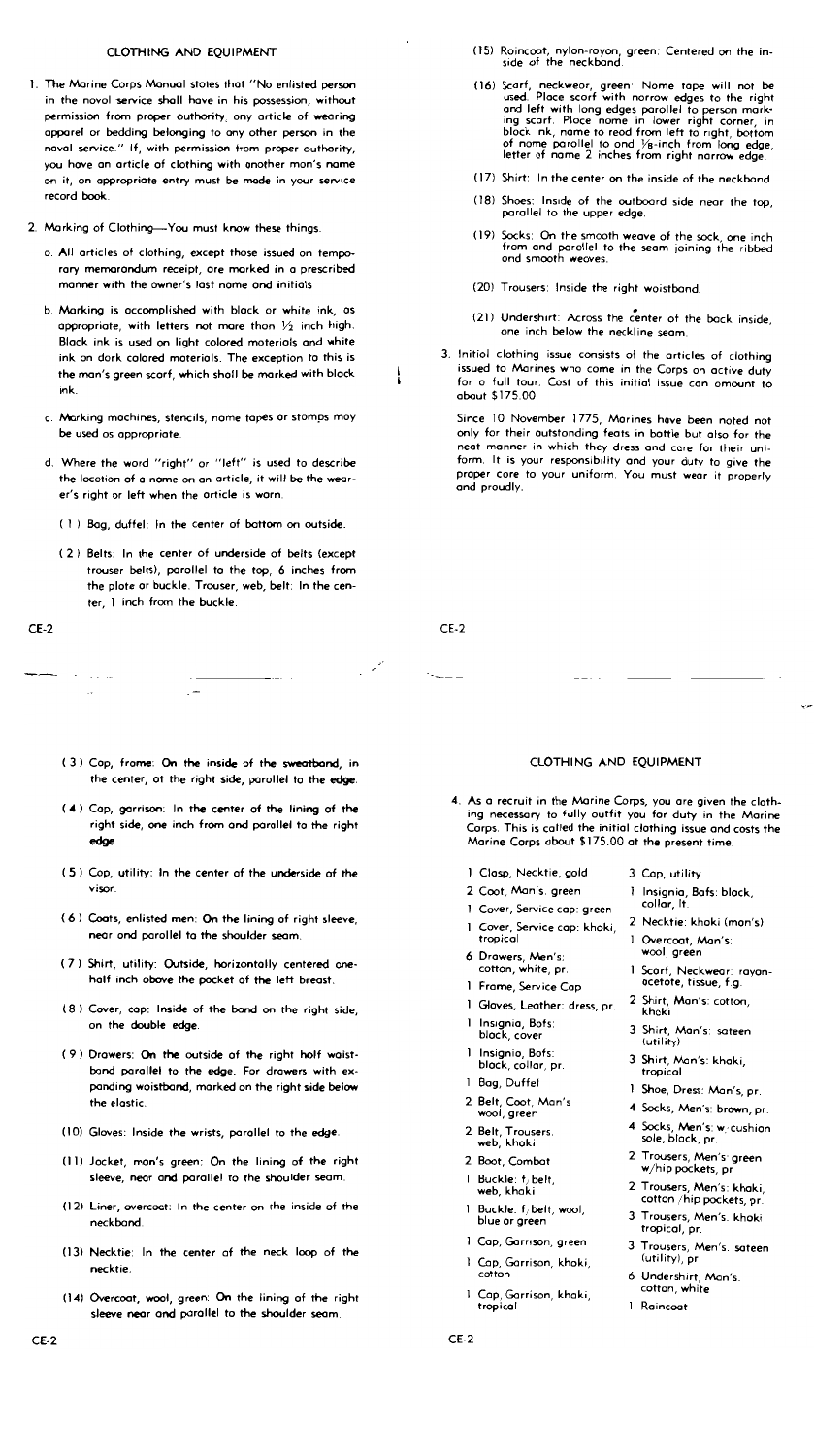- 2. Once you have received your initial issue, it is your respondibility to keep all your clothing in good serviceable condition. The Marine Corps assists you by giving you, after six months of service, money to use to keep
	- o. After six months, your pay wifl include 0 \$4.20 clothing allowance eoch month.
	- b. After thirty-six months, your clothing allowance will in-crease to \$6.00 per month
	- c. It will bE: yoor responsibility to spend this money on re- placement and *repair* of your uniforms
- 3 Remember thot you ore entitled to free olteration on your uniforms for the first six months you ore in the Marine Corps Check the fit of your unHorms before this period is possed
- 4. While you orE in the Morine Corps, you con always expect to stand clothing inspe<:tions. This is done to allow your commanders to insure
	- a. That you hove the required omount of clothing.
	- b. That the condition and repair of the clothing is satisfactory.
	- c. Thot the clothing is properly marked.
	- d. Thot the clothing is receiving proper core and cleaning.

#### THE MARINE CORPS PACK, M1941

- 1. General-Your pack cansists of the haversack, knapsack, and the belt suspenders, This is issued to you as your basic individual equipment
	- a. The haversack is designed to corry personal articles, a change of underclothing, and one doy's ration.
	- b. The knapsack is designed to carry additional clothing, and moy be used during trovel by ship or roil when your sea bag is not occessible
	- c. Belt suspenders ossist in supporting the cartridge belt, with its equipment, from the shoulders.

2. Morine Pocks

Several pocks can be mode from your three mojar components. They are the light marching pack, the marching pock, the field morching pock, the transport pock, and the field transport pock. There are other pocks that can be mode up, but for special uses. You will find out more about them as you continue your Marine Corps career.

- o. Your tight morching pack consists of the hoversack supported by its own suspender strops It may be used **with or without** the cortridge belt.
- b. The marching pock consists of the hoversock. belt suspenders, ond cortridge belt. The marching pack is used in combat and on marches and field exercises not involving bivouac
- c. The field marching pack consists of the morching pack and the short blonket roll. It is carried On marches ond field exercises involving bivouac. Components of the short blanket roll are one blanket, one guy fine, five

MP 1·5

 $\cdot$ 

CE·2

#### SHELTER TENTS

As Marines, we must know how to provide ourselves with shelter in the field With no other equipment than what you carry on your back, you can construct a shelter tent Knowing how to construct this shelter tent properly wIll determine whether you spend a camfartable or a miserable night in the f,eld

1 Necessary Equipment

- a Two shelter halves-each man supplies ane
- b Two tent poles-each man supplies one
- c Ten tent pins--each man supplies five
- d Two guy Imes--eoch mOn supplies *one*
- 2 Selection of site should include:
	- o Proper drainage
		- ( J) Never pitch in a dry stream bed
		- (2) Avoid hill bottoms
		- (3) Avoid wet or marshy ground
	- b Soil-must be suitable for ancharing tent pins
	- c Camoufloge--tent must blend With terrain
- 3. Ditching (keeping water out of tent)
	- a. Dig a small ditch completely around tent and lead away from tent
	- b Excess dirt is piled against sides of tent
- 4. Podding the ground
	- a. To insulate agoinst cold and dampness, place poncho over whatever vegetation can be faund, such as grass,<br>hay, or tender branches af trees ar bushes
- 5. Procedure in the event of fire
	- a Pull the poles and pms and collapse tent.
	- b Beot aut fire by smothering with woter, sond ar dirt.

Living in the field either in combot or on maneuvers can<br>be rough enough ot best By following the steps listed, we<br>can prepare ourselves a home awoy from home thot will give<br>us the maximum comfort possible

ST-I

tent pins, one tent pole, one shelter half, and two shelter tent strops which are used to secure the blanket roll to the haversack.

- d. The transport pock consists of the marching pock (haversock, belt suspenders, and cortridge belt) and the knapsack. The knapsack is secured to the bottom of the haversack by the use of the coupling strop. The transport pock may be used when traveling by rail, ship, or other transportation when blankets ore not required.
- e. The field transport pock consists of the transport pock (haversack, knapsack, belt suspenders, and cartridge belt) and the long blanket roll. The long blanket roll has the some components as the short blanket roll ex· cept that two blankets may be used. The field transport pack is used when traveling by rail, ship, or other transport, and for field exercises when rapid foot movement is not essential.
- 3. Wearing of the pock.

An ill-fitting or incorrectly warn pock will chafe and tire the wearer becouse of unequal weight distribution. The pock should be worn as listed below:

- a. TOp of the hoversack at right angle to tne neck and even with the shoulder level of the wearer.
- b. Sides of the haversack and knapsack should be porallel to the long axis of the body.
- c. The blanket roll should be rolled os tightly as possible, its ends evenly aligned on bath sides of the pack, and the free edge up and to the rear. Blanket roll straps should be tightly secured with no loose ends showing.
- MP1-S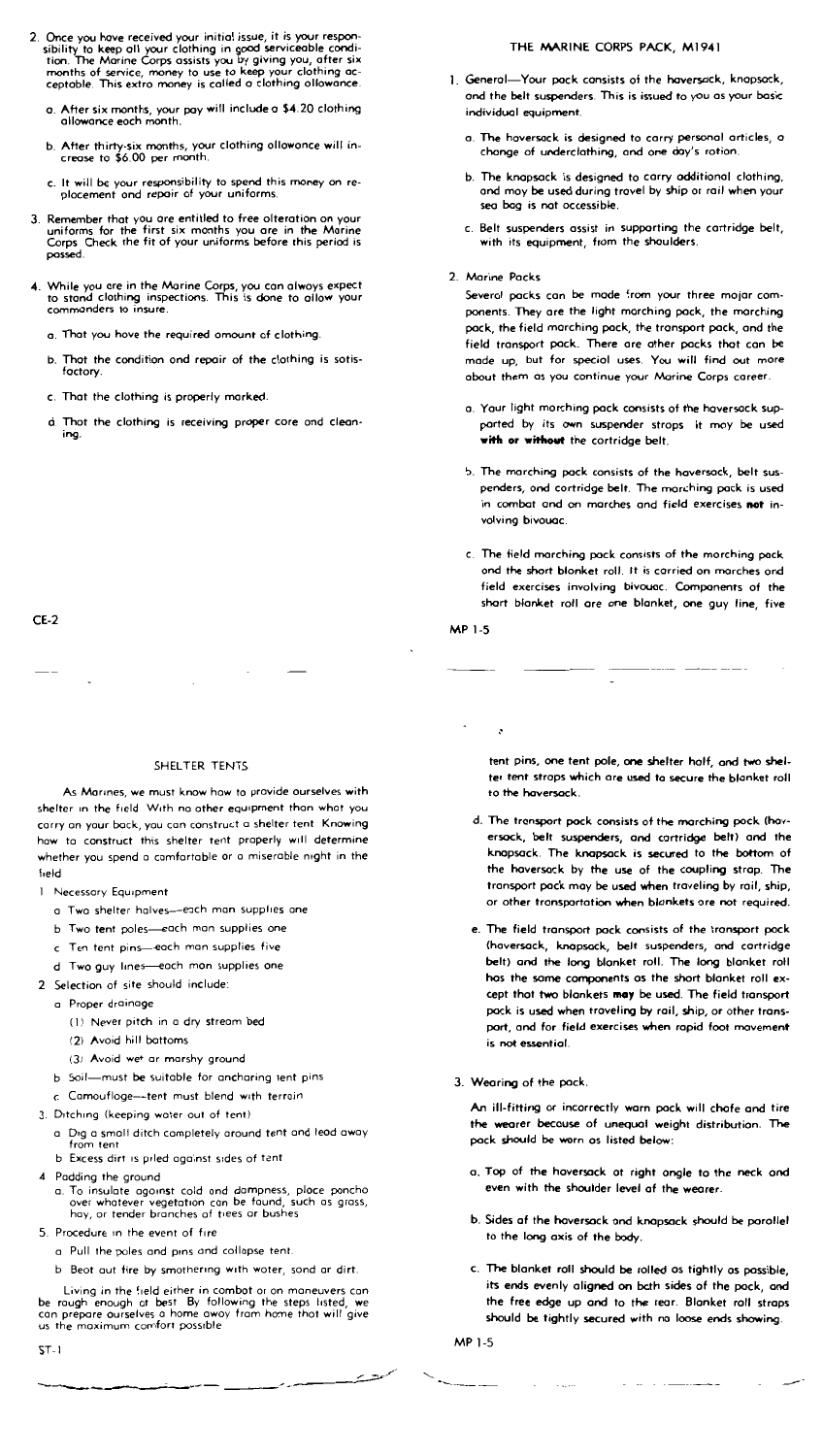- d. Contents should be packed so that hard items do not dig into the bock. This con be accomplished by placing the poncha and clathing on the side nearest the wearer's back.
- 4. Care and Cleaning.
	- o. All canvas equipment (pocks, conteen cover, suspender straps, etc.) are cleaned by brushing with a dry brush or, if necessory, scrubbing with a brush dipped in mild, soapy, lukewarm water

## SEE DETAILED INSTRUCTIONS



MPl-5

N



#### HEALTH

## SANITATION AND HYGIENE FIRST AID

## MOUTH TO MOUTH ARTIFICIAL RESPIRATION (INSUFFLATION)

When a person cannot breathe for himself due to<br>electric shock, gas asphyxiation or drowning, <mark>you</mark><br>may preserve a life if you do the following at once:

- 1. I**f Air Passage Is Blocked,** clear at once by striking victim shorply on back, by dislodging the obstruction with your fingers, or by drawing it out by suction.
- 2. Start Insufflation Immediately --- The first sev-<br>erol seconds are vitally important. Do not delay<br>resuscitation to summon doctor or aid, transport victim or give secondary first aid.
- 3. **Place Victim on His Back** with neck fully extended (head back). A coat or pillaw placed beneath his shoulders will help maintain this position.
- 4. Elevate Victim's Jaw by inserting your thumb between his teeth, grasping the lower jaw and lifting it forcefully upward until the lower teeth are higher than the upper teeth.
- 5. Close Victim's Nose by pinching the nose between the finger and thumb. (See figure  $# 1$ )
- 6. Cover Victim's Mouth by placing your mouth<br>completely over his with airtight contact. (See<br>figure #2)
- 7. Blow Air into the victim's lungs until you see the chest rise (less forcefully for children); remove<br>your mouth and let him exhole. If chest does not<br>rise, check the position of his head and jow (Steps<br>#3 ond #4); check for air passage obstructions.
- 8. Repeat the above steps about 12 times a min- ute until victim revives\_ (20 times a minute for children)

FA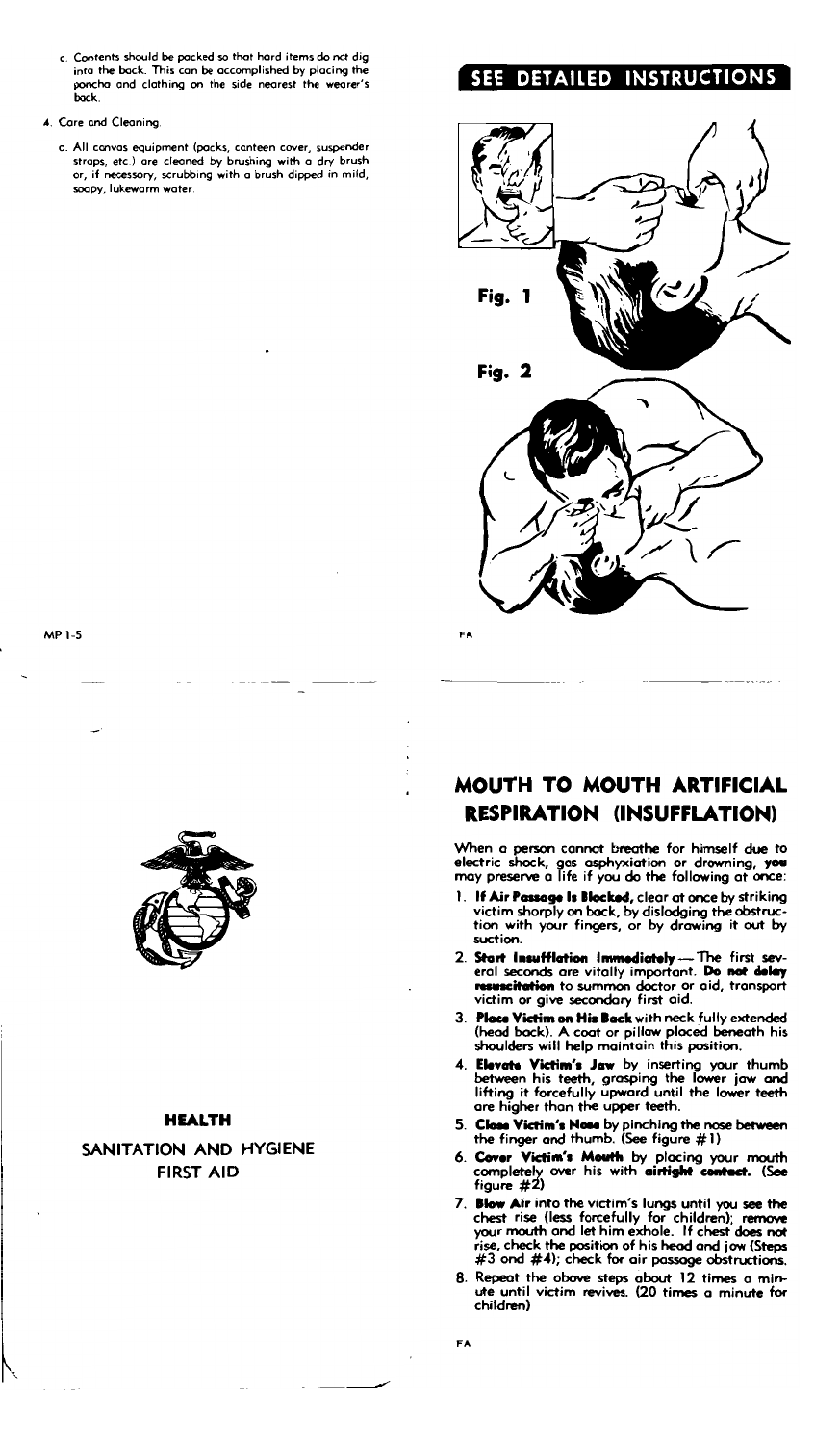#### FIRST AID

- 1. What is first aid? First aid is the core you may give to yourself or to your buddies who hove become casualties, before regular medical attention con be administered by our medicol corpsmen or doctors.
- 2. You may hove to render first aid ot anytime. To do so properly, you should recognize the types of bleeding, which ore as follows:
	- o. Arterial-Blood is bright red in color and if the wound is not too deep, blood will spurt with each beat of the heart.
	- b. Venous---Blood is dark red in color and flows in a steady stream.
	- c. Capillary-Blood oozes from wound.
- 3. If a wound is deep, the victim con hove all three types of bleeding at the some time. In all first aid procedures you follow a sequence known as "the three life-saving steps."
	- o. "Stop the bleeding." The person giving First Aid will use pressure bondage, elevation, pressure point, tourniquet, or a combination of these to stop the loss of blood. Remember: The tourniquet should be used only as a lost resort to stop the bleeding.
	- b. "Protect the wound" is the second step in the sequence, which means to cover the wound with a sterile dressing to keep out dirt and germs and help prevent infection.
	- c. "Prevent or treat for shock" must be used with all types of injuries. A person in shock may tremble, appear nervous, be very pale, wet with sweat or unconscious. Regardless of condition of person, keep the victim comfartably warm, move him as little as possible, handle him gently and elevate the feet (if the wound permits). This action can greatly reduce or prevent shock.

FA-l

#### 3. Heat stroke is common and will cause a man to have a headache, be dizzy, vomit, and have a hot and dry skin,  $\bullet$  red face and a high fever. Try to move him quickly to a shaded or cool spot, elevate his head, cool his body and give him cool salted water, if conscious.

- 4. The two types of broken bones, or fractures, are treated as follows:
	- a. Simple fracture, or break in the bone. Place splints alongside the break and firmly secure to body or put in a sling.
	- b. Compound fracture, or break in bone and skin. Cover the wound ond then treat as in a Simple break.
- 5. Remember, when transporting your buddy who has been hurt, always try to use a stretcher or litter, and remember that unnecessary movement can couse even greater damage. Be careful in handling him.

FA-2

#### FIRST AID

- 1. It must be stressed that if you are giving first aid ta your buddy, you must follow the three life-saving steps previously discussed. In addition to these steps there are special wounds that may require additional treatments and special precautions.
	- a. Chest wound--try to make wound as air-tight as possible by covering with a bondage.
	- b. Belly wounds--Do not give the victim drink or food. Cover the wound with a sterile bondoge, wet dressing if intestines are exposed, dry if not exposed.
	- c. Head wounds--Do not give the victim morphine, keep him flat and level and be olert for breathing or choking problems.
	- d. Burns:
		- (1) Types
			- (a) 1 st degree, red skin
			- (b) 2nd degree, blisters
			- (el 3rd degree, chorred or cooked skin
		- (2) Treatment is to cover the burn with sterile dressing and get potient medical ottention as soon as possible. Shock and infection ore the main dangers from burns.
- 2. Heat exhaustion is cammon and can happen at any time. Be alert for it.
	- a. Indication. Your buddy moy be extremely tired, dizzy, and sick to the stomach, and have a pale face, cold skin, and be sweating heavily.
	- b. Treatment. If conscious-give generous doses of salt ond water. If unconscious-no liquids-in either case, treat for shock.

#### SANITATION AND HYGIENE

- 1. Personal hygiene is the set of rules each Morine must live by to stay in good physical health.
- 2. In the Morine Corps, your health is very bosic to your performance. If you are sick, you are of little value as a<br>Marine. Therefare, it is anly logical that your personal hygiene will be continually stressed and improved while you are 0 Marine.
- 3. Disease is coused by germs entering the body through our food, through the air we breathe, through breaks in our skin or the ather natural openings of our body.
- 4. You can stay healthy longer if you do these things: a. Bathing--Bathe at least once a day, scrubbing all parts of your body with soap and with water.
	- b. Core of teeth-Brush your teeth at least once doily, preferred after every meal, if possible. Use dentol floss to remove lodged food particles between the teeth; and visit the dentist twice a year.
	- c. Washing hands--After using the head and before every meal, wash your hands with soop and water; keep your noils trimmed and clean
	- d. Coughing and sneezing-If posSible, avoid people who have colds. If you have a cough or cold, use a handkerchief to cover your mouth when you cough or sneeze.
	- e. Spitting-Sputum is discharge from nose, throot and mouth, and is an extremely active carrier of germs. It collects in the throot and mouth. If you must spit, spit In the head or your handkerchief, or swallow it if no facility is available Do not spit on the deck.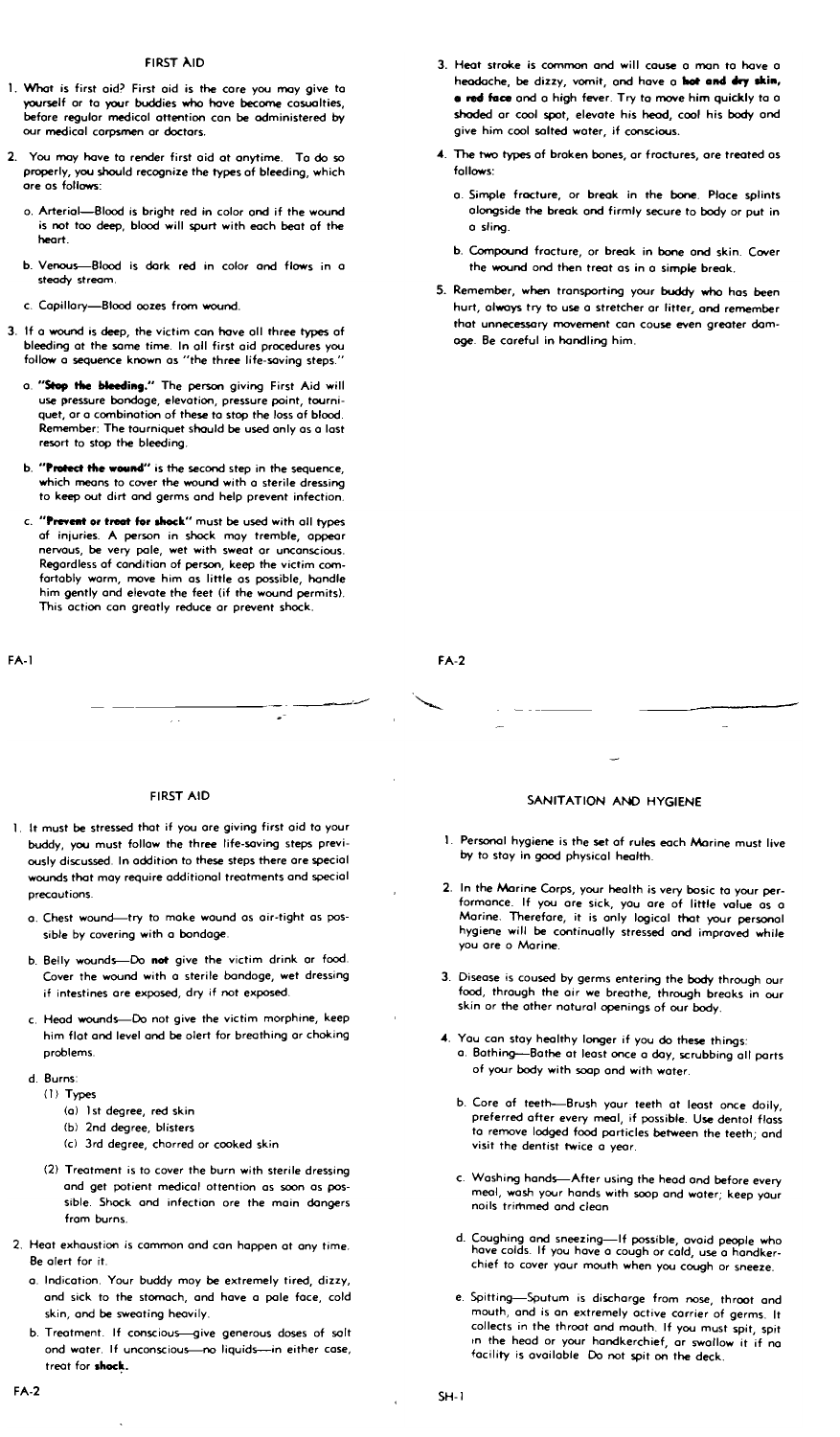- 5. You can have better physical health if you do these things. 0< Toke core of your feet bY:
	- (l) Washing doily with soap and waler and then dry thoroughly<
	- (2) Trim toenails straight across, file sharp and rogged edges. Do not tear
	- (3) Blisters must never be punctured by a recruit. If a<br>blister is painful, report to sick call for treatment. If necessary, the corpsman may puncture the blister and opply medication to prevent infection.
	- (4) Corns, bunions, ingrown toenails and serious abrasions should be treated by a corpsman
	- (5) Athlete's foot is crocking of the skin between and under the toes, Or a generol itching. The best prevention against athlete's foot is to keep feet dry and clean, use shower shoes in the living area ond showers, ond opply foot powder doily< See corpsman if this condition appears.
	- (6) Chonge your socks doily< Make sure thot they fil without wrinkles, are loose enough for free toe mavement, ond thot they hove no holes.
	- (7) Your shoes must fit. Tight shoes couse binding and pressure. Large shoes COuse blisters. Wrong size socks couse sore feet, just aS fmproper size shoes. If the size of your socks ar shoes feels wrong, check with your Drill Instructor.
	- b. Bowels--Get in the practice of regulor bowel movements. The drinking of ample water during the day helps to regulate bowels. Don't use laxatives unless the doctor approves it, and if you have any cramps or toose bowels, report to sickbay.

 $SH-1$ 

#### SANITATION AND HYGIENE

In the field, the proper use of heads and care of mess gear is necessary. Proper care and use will reduce the possibility of spreading germs carried by the fly. The diseases mast<br>commonly spread by the fly are dysentery, typhoid fever and,<br>in some areas, cholera.

The fly picks up germs from body waste, diseased per-<br>sons and spoiled food, and spreads them by body contact,<br>excretion, and vomiting. To avoid some of the menaces, we<br>can properly use our heads and care for mess gear in

#### 1. Heads:

- a. Cat Holes--- A Cat Hole is a method of depositing our waste when we are on a hike. We merely dig a small hole, deposit the waste, and cover the hole<
- b. Straddle Trench--A straddle trench is a head one (1) fool wide, two (2) feet deep, and th'ee (3) feel long; it will accommodate ten (10) men for 24 hours< Make sure when you leave the orea this head is covered with earth<br>and marked. The dirt from the trench is left alongside, with on entrenching tool, to cover waste as it is deposited
- c. Deep Pit Head-This will be installed by the engineers, and is designed to accommodate a large number of men indefinitely.
- 2. Mess Geor:
	- a. Before Eating-Dip your mess gear in boiling water for a minimum of three (3) seconds.
	- b. After Eating-Scrape off food into garbage can or waste pits, dip mess gear in warm soapy water, wash in hot soapy water and rinse in activety boiling water, twirf mess gear to air dry and restore,



## UNIFORM CODE OF MILITARY JUSTICE NAVY REGULATIONS INTERIOR GUARD

#### INTERIOR GUARD

- L Generol: My commander may establish an interior guard to preserve order, protect property, and enforce regula-tions within the limits of his cammand.
- 2< Composition:
	- a Main guards
	- b. Special guards
	- c. Brig guards.

3. Orders:

 $\ddot{\cdot}$ 

- a. General Orders apply to all sentries of the main and<br>special guard. They do not change and are the same<br>throughout the Armed Forces. All sentries of the main<br>and special guard ore required to MEMORIZE, KNOW,<br>and COMPLY
- b. **Special Orders** are the do's and don'ts far any one post, and differ from post to post. They are originated by the Commanding Officer.

#### GENERAL ORDERS

- To take charge of this post and all government property in view.
- 2. To walk my post in a military manner, keeping always<br>on the alert, and observing everything that takes place<br>within sight or hearing.
- 3. To report all violations of orders I am instructed to en-<br>force.
- 4. Ta repeat all calls from posts. more distont from the guardhouse: than my own. 5" To quit my post only when properly relieved

į

 $\ddot{\cdot}$ 

- 
- 6. To receive, obey. and pass on to the sentry who relieves me all *orders* from the Commanding Officer, Field Offi-cer of the Day, Officer of the Doy, officers and non~ commissioned officers of the guord only
- 7. To talk to no one except in line of duty
- 8. To give the olorm in case of fire or disorder
- To call the corporol of the guard in any cose not covered by instructions.
- 10. To solute all officers, and alf colors ond standards not cosed
- 1 L To be especiolly wotchful ot night and, during the time for challenging, to choUenge aU persons on or near my post, and to allow no one to poss without proper outhartty

IG 1,2,3,4, & 5 -----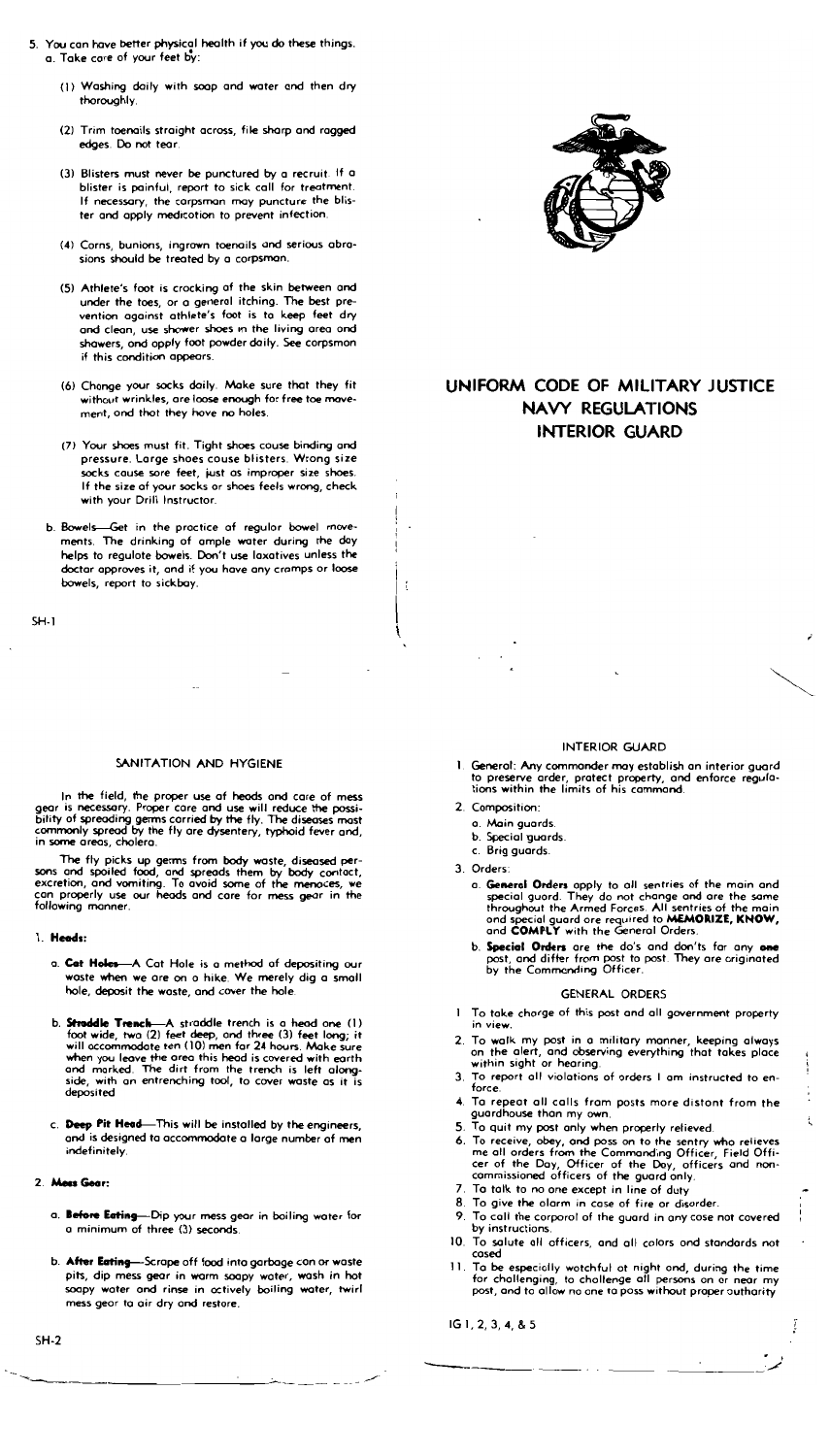#### ORGANIZATION OF THE GUARD

- 1. **Commana**<sub> $\frac{1}{4}$ </sub> his comman<br>  $\frac{1}{4}$  he is **Commanding Officer** is responsible for the security of<br>his command. With this in mind, he sets up his interior<br>guard; he is also the seniar member of the guard.
- 2. Field Officer of the Day is used when there are two or more interior guards to coordinate and represents the Commanding Officer in his absence.
- 3. Officer of the Day is responsible for the performance by the guard
- **Commander of the Guard** is responsible for the instruc-<br>tion,, discipline and performance of the guard.  $\overline{A}$
- 5. Sergeant of the Guard manufacture or the guard.<br>The enterprise of the Guard manufacture in the guard of the guard is thoroughly familiar with all guard orders; is responsible for all guard property, inspects every relie
- So. Corporal of the Guerd posts and relieves sentries of his<br>relief; instructs all members of his relief; checks appear-<br>ance and finness, and condition of arms; issues ammuni-<br>tion and makes sure his relief is thoroughly
- 7. Main Guard Sentries: All members of the guard will memorize, understand, and comply with the General Orders for sentries; and also understand and comply with the special orders applying to their particular post.
- **Field music of the Guard** sounds all calls; remains in the<br>guard house during his tour of duty. 8
- Supernumeraries of the Guard are extra members of each relief of the guard; they are used whenever a sentence is of ex-<br>be relieved from post by other than the regular relief.

#### UNIFORM CODE OF MILITARY JUSTICE

- 1. The Uniform Code of Military Justice is a federal law, that governs personnel in the armed forces. It works in the same way for us as civil law does for civilians. Uniform Code of Military Justice was put into effect in May 1951.
- 2. It is just as easy to live within the law in military life as it is in civilian life. However, much of your new military life and the lows that govern us are new to you You should know about them. One of the Articles, Article =137, states thot all persons entering the armed forces must have certain parts read and exploined to them Here they ore
	- a Article = 2-Who is subject to the code?
		- (1) All personnel in the service on octive duty, you and I
		- (2) Retired personnel who ore entitled to receive pay
	- b. Article = 15-Commanding Officers' non-judicial punishment ishment:<br>mission transference commonology officers to<br>punish members of their commonds for minor<br>infractions of military discipline without a court-<br>martial Punishments which can be adminis-<br>tered by Commonding Officers ar (1) Withholding of privileges far two consecutive weeks
		- (2) Two weeks extra restriction to a specified area

IG 1, 2, 3, 4, & 5

 $MJ-182$ 

 $\cdot$ 

Performance of Sentries

- 1. No other service has the reputation of proficiency, military appearance, discipline and knowledge that is enjoyed by the Marine Corps. You must uphold this position.
- 2. You must treat persons on your post with firmness, patience, paliteness, and respect.
- 3. You must remember that you are at all times a direct<br>representative of your Commanding Officer and your<br>unit.
- (3) Extra duties for two hours per day for two weeks.
- (4) Reduction to next inferior rank except in the rank of Staff Sergeant (E-6) and above.
- c. Article #31-Campulsory self-incrimination prohihited:

Na person, subject to this code, shall compel any person to incriminate himself or to answer any questions, the answer to which may tend to<br>incriminate him This does not mean thot you may remain silent when you are asked about things that happened to you or things that you have personally witnessed, unless your answer will actually incriminate you.

d. Article #85-Desertion:

No member of the armed forces of the United States may, without proper authority, absent<br>himself from his service, organization or ploce of duty with intent to remain away permonently. During war, this may be punishable by death

e. Article #86-Absence without leave:

No member of the armed forces may, without proper authority, absent himself or remain obsent from his appointed ploce of duty.

This is one of the most serious offenses in the military. Remember the offender olwoys comes bock, always comes back, ond for this reason, there is no profit ever in being absent without leave. Don't run awoy! You will come back!<br>You become a fugitive when you leave without outhority. You remain a fugitive until you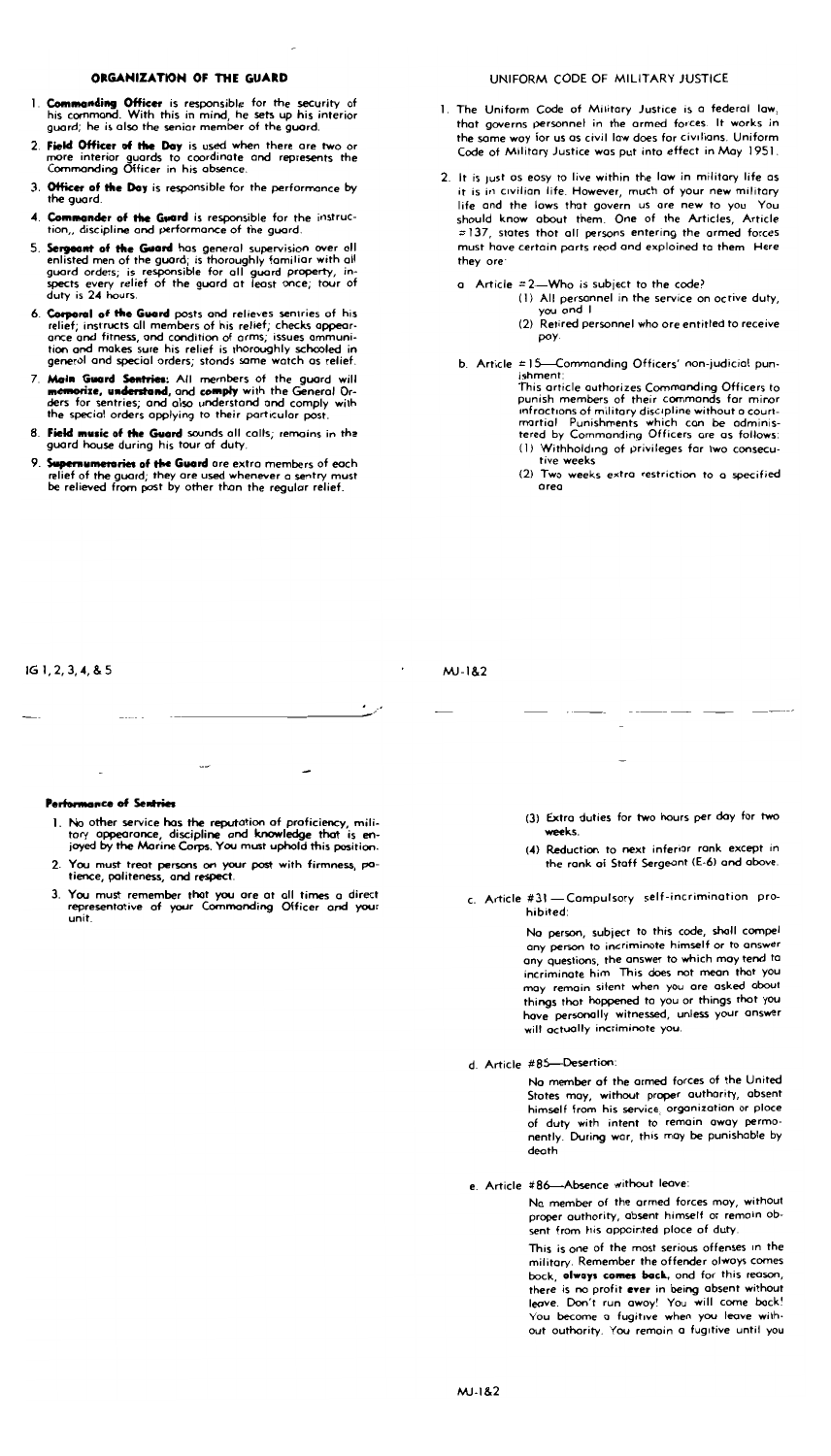return-a fugitive from the United States of America. Remember thot when apprehended by civil authorities, a reword of \$25.00 is poid by the government, which is chorged against your poy.

- 3. These offenses of unauthorized absence are considered SO serious that the President, by Executive Order in September 1951, increased the moximum punishment under the Uniform Code of Military Justice for these violations. Here are some of the offenses and their maximum punishments
	- a. Failure to go to, or going from their appointed place of duty.
		- (1) Confinement at hard labor for one month.
		- (2) Forfeiture of 2/3 poy per month for one month.
	- b. Absence from unit, argonization or other place of duty.
		- (1) For not more than three days:
			- (a) Confinement at hord labor- for one (1) month. (b) Forfeiture of 2/3 poy per month for one (I) month.
		- $(2)$  More than three  $(3)$  days but not more than thirty (30) days
			- (0) Confinement at hard labor for six (6) months. (b) Forfeiture of 2/3 poy per month for six (6) months
		- (3) More than thirty (30) days:
			- (0) Dishonorable Discharge.
			- (b) Forfeiture of all poy and allowances
			- (c) Confinement at hard labor for one (1) year.

MJ-I&2

#### UNIFORM CODE OF MILITARY JUSTICE

- There are three (3) types of court martial by which you<br>may be tried for an offense, depending upan the nature<br>of it. In the order of severity of punishment that you can<br>receive as a result of being found guilty, the court
- 2. Here are the characteristics of each court martial:
	- a. General Court Martial
		- (I) Mode up of at least five (5) members and a low officer.
		-
		- (2) May award:<br>(o) Death.<br>(b) Dishonorable Discharge.
			- (c) Life imprisonment
			- (d) Forfeiture of all poy and allowances.
		- (3) If accused is enlisted, he can request enlisted mem-bers, in which case, one-third of the court will be enlisted.
	- b. Special Court Martial
		- (1) Made up of at least three (3) members.
		- (2) May award:
			-
			- (0) Bad Conduct Discharge. (b) Six months confinement at hard labor. (c) Forfeiture of two-thirds poy per month, for six
			- months. (d) Reduction to rank of private.
			-
		- (~) As in General Court, on enlisted accused has a right to request enlisted member(s).
	- c. Summary Court Martial:
		- (1) Mode up of one (1) officer.
		-
		- (2) May award:<br>(a) Thirty (30) days confinement ot hord lobor.<br>(b) Restriction to certain specified limits for two
			- months. (c) Forfeiture of two-thirds poy, per month, for one
			- (d) Reduction to the next inferior grade.<br>(e) You mov refuse trial by this caurt a
			- (e) You moy refuse trial by this court ond request<br>trial by special court. However, you should be<br>foreworned that if convicted by Special Court<br>you can receive a punitive dischorge or reduc-<br>tion of more than one rank whic

#### UNIFORM CODE OF MILITARY JUSTICE

- 1. There ore five (5) types of discharges by which you may be separated from the Armed Forces. Here they are: a. Honorable Discharge
	- - (I) You can obtain this discharge upon successful completion of your enlistment or upon discharge when not due to misconduct.
	- b. General Discharge
		- (I) Separation under "honorable conditions."
		- (2) Given for inaptitude or complete unsuitability to service life.
	- c. Undesirable Discharge
		- (1) Awarded because of unwonted traits, alcoholism for example.
	- d. Bad Conduct Discharge
		- (1) A punitive discharge given only as a result of courtmartial.
	- e. Dishonorable Discharge

(I) A punitive discharge given only as a result of courtmartial.

NOTE: A Bad Conduct and Dishonorable Discharge may couse the loss of certain civil liberties once enjoyed-some of these privileges which may be denied are voting, buying a house under GI or FHA loon plans, employment by companies engaged in making things for our United States.

MJ-4

*j*   $\overline{\phantom{a}}$ 

#### NAVY REGULATIONS

- 2. You are subject to Navy Regulations. They have the farce of low because they are supported by the Uniform Code of Military Justice. Here are some of them.
	- a. 1216. Obligation to report offenses
		- (1) All offenses against the code coming under your observation must be reported.
	- b. 1225. Report of communicable diseases
		- (I) You must report the existence or suspicion of diseases to the medical officer
	- c. 1256. Incurring debts
		- (I) You must nat contract debts without being able to poy them bock.
	- d. 1262. Uniforms, arms, and outfits
		- (l) You must nat sell, loon, or give away any of the above property without proper authority.
	- e. 1271 Possession of weapans
		- (1) You must not have concealed on your person any dangerous weapon, instrument or device.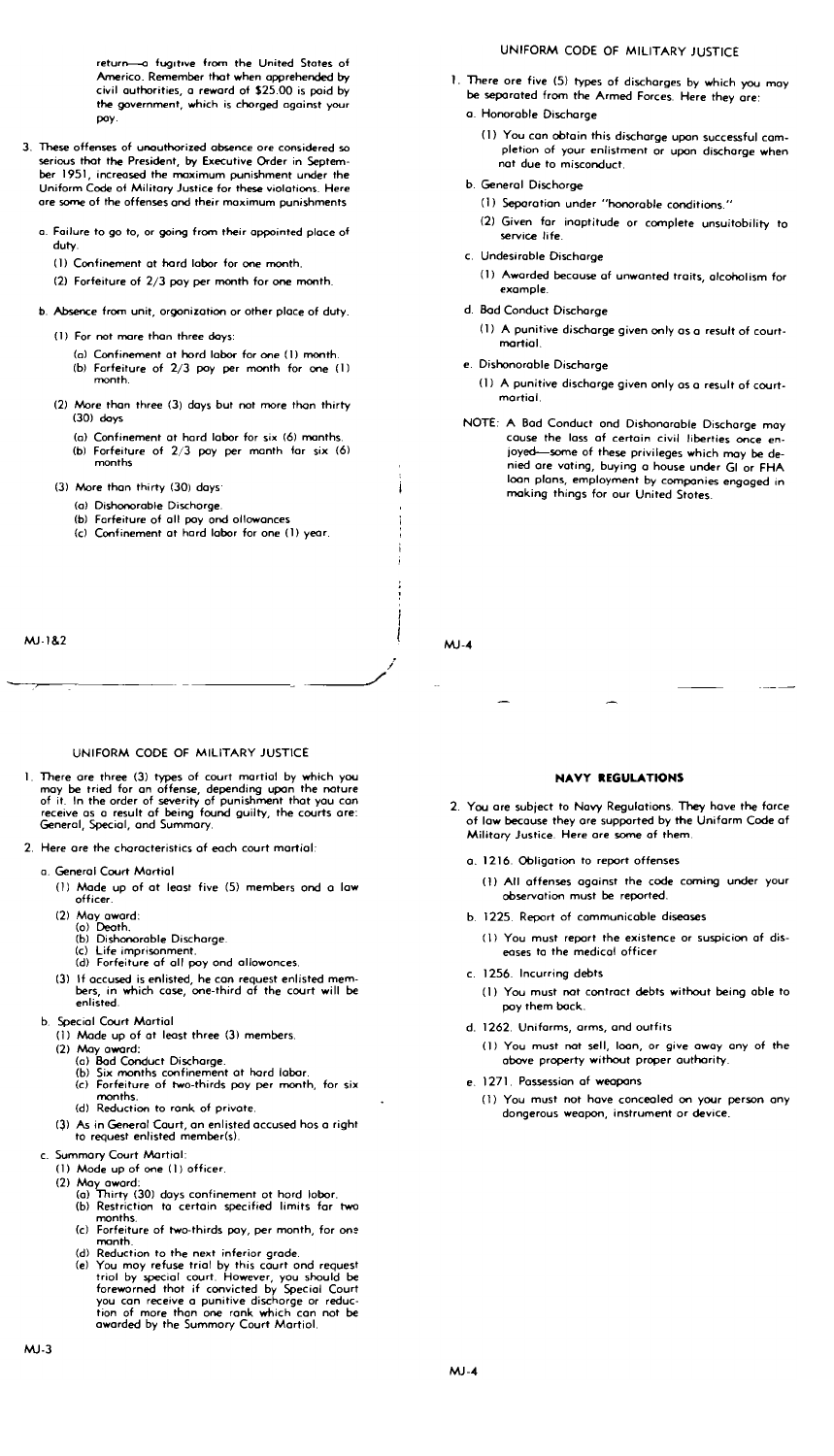

## **VITAL INFORMATION**

INFORMATION LECTURES PAY AND ALLOWANCES VISITOR INSTRUCTIONS<br>HISTORY AND TRADITIONS CODE OF CONDUCT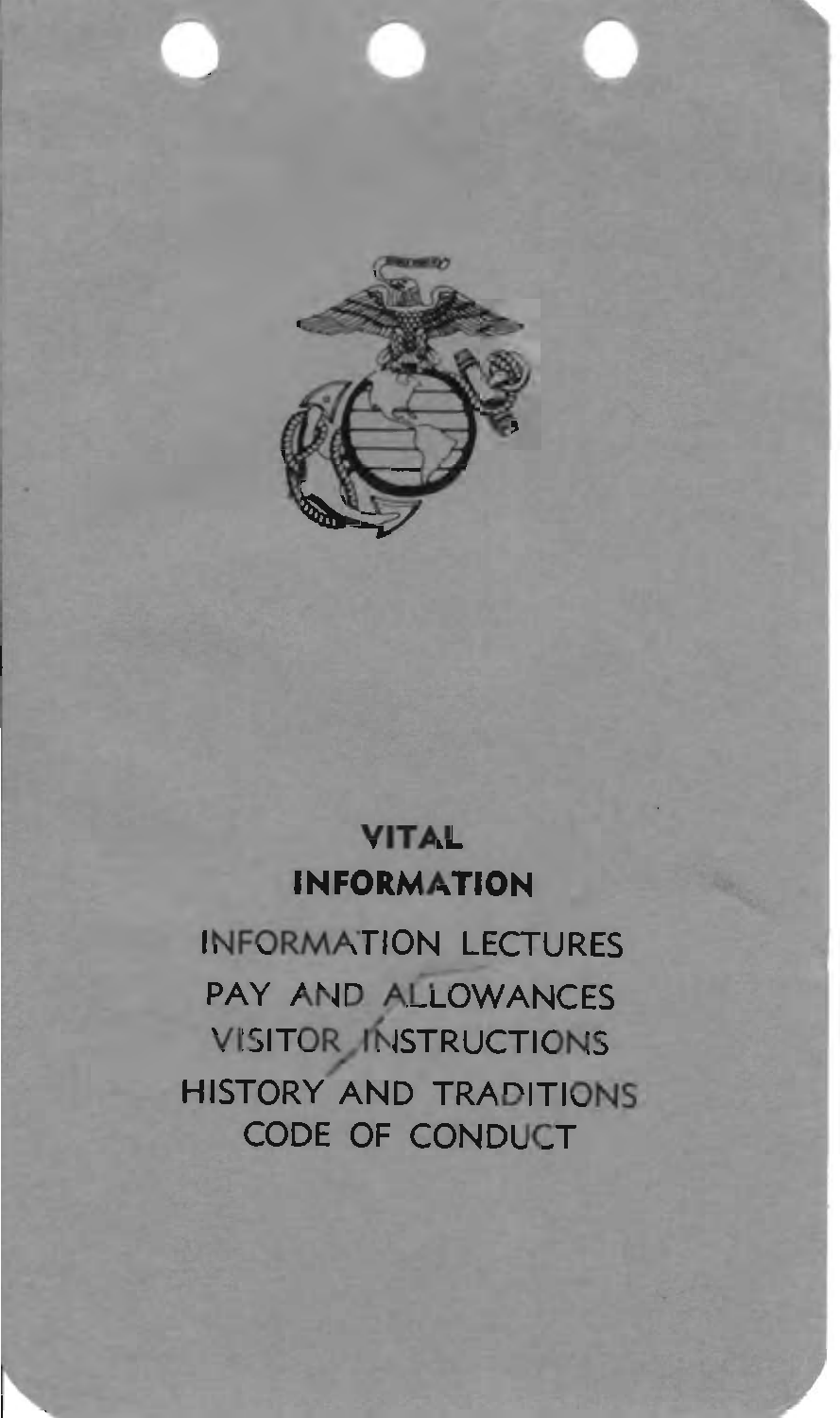

- 2. Deductions. There are several deductions which are legally withheld from your pay. They are Income Tox, Sociol Security, and others hereafter mentioned.
	- a. Income Tax:

Your withholding tax is automaticolly computed on the basis af 1 exemption (yourself). If you have any depend-<br>ents whom you wish to cloim os exemptions, report this<br>to the Disbursing Officer through your company office.

|                          | Pay     | Tex    | Exemption |
|--------------------------|---------|--------|-----------|
| Pvt (No prior service)   | \$78.00 | \$4.00 |           |
| Pvt (Over 4 Mo service)  | 83.20   | 4.80   |           |
| Pvt (Over 2 yr service)  | 105.00  | 910    |           |
| PFC (Under 2 yr service) | 85.80   | 5.50   |           |
| PFC (Over 2 yr service)  | 108.00  | 9.80   |           |

**b** Social Security:

This is deducted from your basic pay at the rote of<br>3½% (January '62).

|                                | Pay | Monthly<br>Withholding |
|--------------------------------|-----|------------------------|
| Pvt (No prior service) \$78.00 |     | \$2.44                 |
| Pvt (Over 4 mo service) 83.20  |     | 2.60 Effective         |
| Pvt (Over 2 yr service) 105.00 |     | 3.28 1 Jon 62          |
| PFC (Under 2 yr service) 85.80 |     | 2.68                   |
| PFC (Over 2 yr service) 108.00 |     | 3 3 8                  |

c. Other Deductions: A partial ar total loss of your pay and allowances would result from the fallowing circumstances:

- (1) Conviction by a Court-Martial (sentenced to loss of
- pay).<br>(2) Unauthorized absence.
- (3) Fraudulent enlistment.
- (4) Excess leave (leave taken in excess of the number af doys accrued or advanced)
- In loss, destruction, or domage of government proper-<br>ty (but only with your consent) NOTE: Disciplinary<br>action for negligence could result in Court-Martial.
- disconduct (absence from duty caused by intemper-<br>ate use of olcoholic liquors or hobit-forming drugs).
- (7) In custody of civil authorities (resulting in conviction for on affense).

PA-1

3. Allowances. Allowonces are in oddition to your basic pay ond should be used for the designated purposes.

#### a. Clothing Allowance

\$4.20 after six months of octive duty and \$6.00 after 36 months of octive duty.

#### **b.** Dependents' Allowance

If you are married or hove a family which you can<br>prove is dependent on you for ot least half of their support, see your Drill Instructor for instructions on what procedure to follow to receive this allowance. You may register an ollotment, which is authorizing o

- portion of your poy ta be paid to someone else, for certain reasons, such as:
- (1) Support of dependents or relatives.
- (2) Purchose of U.S. Savings Bonds.
- (3) Payment of commercial life insurance
- (4) Repoyment of loans from Red Cross or Navy Relief.
- (5) Savings or checking deposits in banking facilities.
- 4. Pay in Recruit Training. You will be poid in the fourth<br>week-\$65.00 with \$45.00 withheld for payment of Exchonge coupans and articles you received when you were in the Receiving Barrocks.

Seventh week-Approximately \$40.00

Eleventh week-Approximotely \$70.00

It should be remembered that leave after Infontry Troining ot Camp Pendleton connat be allowed if you don't hove funds ovailable for the round trip. Poy will usually be every two weeks after you have completed your four weeks af Infantry Training at Comp Pendleton.

Ρoγ <u>:</u> å **Shown INOVE** basic  $a50m$ each

month

 $PA-1$ 

Ξ

|                      | nis is called basic pay |                                          |    |                                   |                 | ENLISTED PAY SCALI                                                                                                                           |                                            |                      |                      |                                           |               |                             |                                      |
|----------------------|-------------------------|------------------------------------------|----|-----------------------------------|-----------------|----------------------------------------------------------------------------------------------------------------------------------------------|--------------------------------------------|----------------------|----------------------|-------------------------------------------|---------------|-----------------------------|--------------------------------------|
| È                    | Under 2 yr              | å                                        | ٩ĭ | 녆                                 | ۹Î              | R                                                                                                                                            | <b>ទី</b> ដ្ឋី ដូង ដូង<br>៖ ពីខ្លួន ដូង ដូ | e=13388              |                      | <b>ទុក្ខី ភ្នំ</b> ដូន<br>•ំដ្ឋី ក្នុង និ | 888812        | <b>8213</b><br><b>12328</b> | $\frac{37}{280}$<br>$\frac{38}{380}$ |
| ∾                    |                         |                                          |    |                                   | $\frac{1}{2}$   |                                                                                                                                              |                                            |                      |                      |                                           |               |                             |                                      |
|                      |                         |                                          |    |                                   |                 |                                                                                                                                              |                                            |                      |                      |                                           |               |                             |                                      |
|                      |                         |                                          |    |                                   |                 |                                                                                                                                              |                                            |                      |                      |                                           |               |                             | $\vdots$                             |
|                      |                         |                                          |    |                                   |                 |                                                                                                                                              |                                            |                      |                      |                                           |               | ŧ.                          |                                      |
|                      |                         |                                          |    |                                   |                 |                                                                                                                                              |                                            |                      | $\vdots$             | $\frac{1}{2}$                             | $\frac{1}{2}$ | $\vdots$                    |                                      |
|                      |                         | រ<br>នេះមិនីមី ខ្លី<br>សន្ថិនី ខ្លី ខ្លី | š  | :ខ្លួនខ្លួ <u>ក</u><br>ខ្លួនខ្លួន | $3332$<br>$358$ | $\frac{3}{25}$ $\frac{2}{5}$ $\frac{2}{5}$ $\frac{2}{5}$ $\frac{2}{5}$ $\frac{2}{5}$ $\frac{2}{5}$ $\frac{2}{5}$ $\frac{2}{5}$ $\frac{2}{5}$ |                                            | $\vdots$             | İ                    | $\vdots$                                  |               | $\frac{1}{2}$               | 111                                  |
|                      |                         |                                          |    |                                   | $\frac{1}{2}$   | $\vdots$                                                                                                                                     |                                            |                      |                      | Ì,                                        | $\vdots$      |                             |                                      |
|                      |                         |                                          |    | $\vdots$                          | $\vdots$        | $\vdots$                                                                                                                                     | Ì.<br>$\vdots$                             | $\vdots$<br>$\vdots$ | $\ddot{\phantom{0}}$ |                                           | $\vdots$      | $\vdots$                    |                                      |
|                      |                         |                                          |    |                                   | $\vdots$        | $\vdots$                                                                                                                                     |                                            |                      | $\vdots$             | $\vdots$                                  | $\vdots$      | Ì                           |                                      |
| $\bar{\mathfrak{z}}$ |                         |                                          |    |                                   | $\frac{1}{2}$   |                                                                                                                                              | $\vdots$<br>$\frac{1}{2}$                  | $\vdots$<br>İ        | $\vdots$             | $\vdots$                                  | $\vdots$      |                             |                                      |
|                      | Over 4 Mo's             |                                          |    |                                   |                 |                                                                                                                                              |                                            |                      |                      |                                           |               |                             |                                      |
| $\sum$ Under 4 Mo's  |                         |                                          |    |                                   |                 |                                                                                                                                              |                                            |                      |                      |                                           |               |                             |                                      |

als sands sands in

## must know š **ALLOWANCES** ₩hot yaur

**Aod** 

 $\bar{a}$  $\vec{o}$ ő

çau å

handle length

**Aont** q service indri

ciol

Your pay is an impe<br>motters intelligently

is an important

subject

۴ğ

AV<sub>d</sub>

**Annu** Ë

ğ ě

Your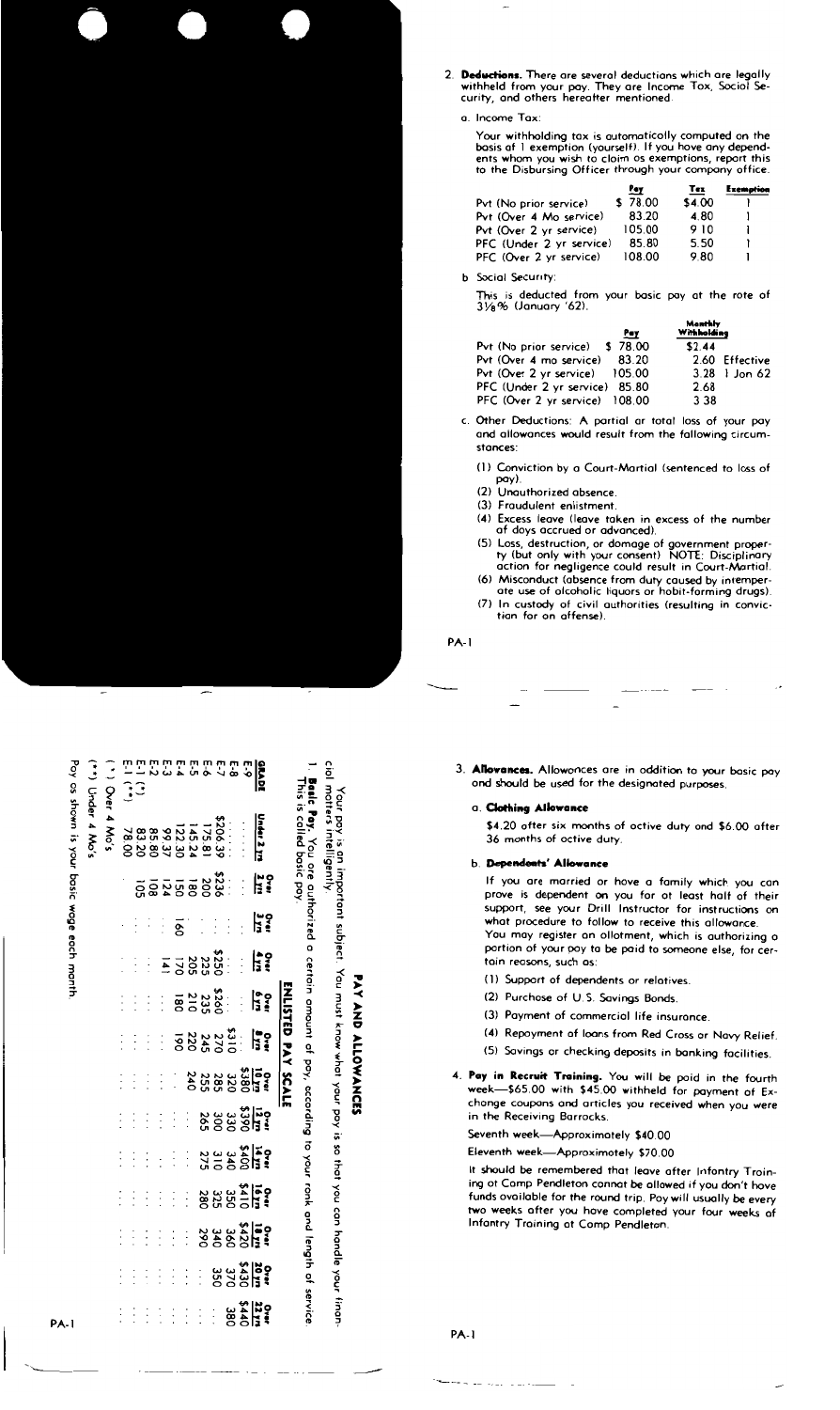#### AMERICAN HISTORY AND PATRIOTISM

The Declaration of Independence was adopted on 4 July 1776, and is divided into three impartant parts

Part one states the fundamental principles of our American Government-that all men are created equal, that each man has the unalienable rights of life, liberty and the pursuit of happiness; that governments are formed to secure these rights; that governments receive their power from the governed; and thot the people have the right to alter or change that government if it becomes destructive to these ends

Part two covers the octs which had been committed by the British against the American colonies

Part three is the actuol Declaration of Independence, ending with a pledge by the signers of their lives, their fortunes and their sacred honor in the cause of the United Stotes.

The Decloration of Independence states our philosophy of government and the pledge of aur farefathers to support it as the first pillar of aur Americon freedoms

The Constitution of the United Stotes was adapted in 1787 and signed by the thirteen original states in 1790.

The Constitution basically establishes a government of three branches:

- **Executive** The President
- 2. Legislotive-The Senate and House of Representatives
- 3 Judicial-The Court system, headed by the Supreme Court

 $IL-2/H-1$ 

#### MARINE CORPS HISTORY AND TRADITIONS

The history of the United States Marine Corps parallels the history of the United Stotes. They were both born in the cauldron of the Revolutianary War and have continued to live for almost two centuries. Our country's flag, her medals, her military decorations, and our Corps' uniforms have grown together to moke our histary colorful, interesting, and imoginative

- 1. Our nation's flag has gone through a series of changes It started with the mony different kinds of group flags, to the Grand Union, the Stars and Stripes, the Fifteen Stars and Fifteen Stripes, until today we have the thirteen stripes and fifty-star flag.
	- a. The Grand Union was to fly with Marines on their first amphibious landing at Fort Nassau in the Bahama Islands in  $1776$
	- b. Lt. O'Bannan and his Marines flew the Fifteen Stars and Stripes for the first time over the Old World at Derne, Tripali, in 1805.
	- c. The flag hos four official names. FLAG when it is flying from a staff or used to cover a cosket, COLOR when in the hands of troops, STANDARD when flown aboard a vehicle, ond the NATIONAL ENSIGN when flying aboard a noval vessel
	- d. The flag also has names ond sizes: The Storm Flag, 91/2 x 5 feet; the Post Flag, 19 x 10 feet; and the Garrison or Holiday Flag, 38 x 20 feet.

 $H<sub>-2</sub>$ 

The three branches are controlled thraugh a system of checks and bolances such as a Presidential veto power a 3/2 Congressional vote to override o veto, and a Judicial review as to the constitutionality of laws.

The Constitution divides the power between the Federal and Stote Governments with specific power delegated to Congress, certain power denied the states, and those powers not mentioned belonging to the states

Finally, the Constitution authorizes Congress to make all laws necessary and proper for carrying into execution the powers granted by the Constitution.

The Constitution contains 23 amendments The first 10 are called The Bill of Rights. These rights stote the individual freedoms guaranteed to American citizens; namely, freedom of religion, speech ond press, the right to petition to Government, of peaceful assembly, of trial by jury, of counsel and due process of law, to keep and bear arms, and the right to just compensation for private property; freedom from housing soldiers, from unreosonable search and seizure, from selfincrimination and double jeopardy, and from excessive boil, and cruel and unusual punishments.

- e. The flog is raised briskly at 0800 ond lowered slowly at sunset
- 2. The bosic color of the Morines' uniform, "Forest Green," has not chonged since 1775. The color was used because it blended so well with the green foliage of the eastern seaboard orea of the United States. Our khaki colored uniforms were adopted from the dust-colored uniform the British used in the East India uprising of 1860-1861. The red stripes of the dress blue uniform commemorate the brovery of afficers and non-commissioned officers at the bottle of Chapultepec in Mexico in 1846
- 3. Medals and Decorations:
	- o Purole Heart

This was the first medal ever issued by our country. It was issued by General Washington in 1782 for acts of bravery and for being wounded by the enemy Later it was given only for being waynded.

b. Medal of Honor

This is the highest military oward given by our country. It was first issued in 1861 and is for acts of brovery, above and beyond the coll af duty.

- c. Other medals that are now given for acts of bravery in combot are:
	- (1) Navy Cross
	- (2) Silver Star
	- (3) Bronze Stor with Combot V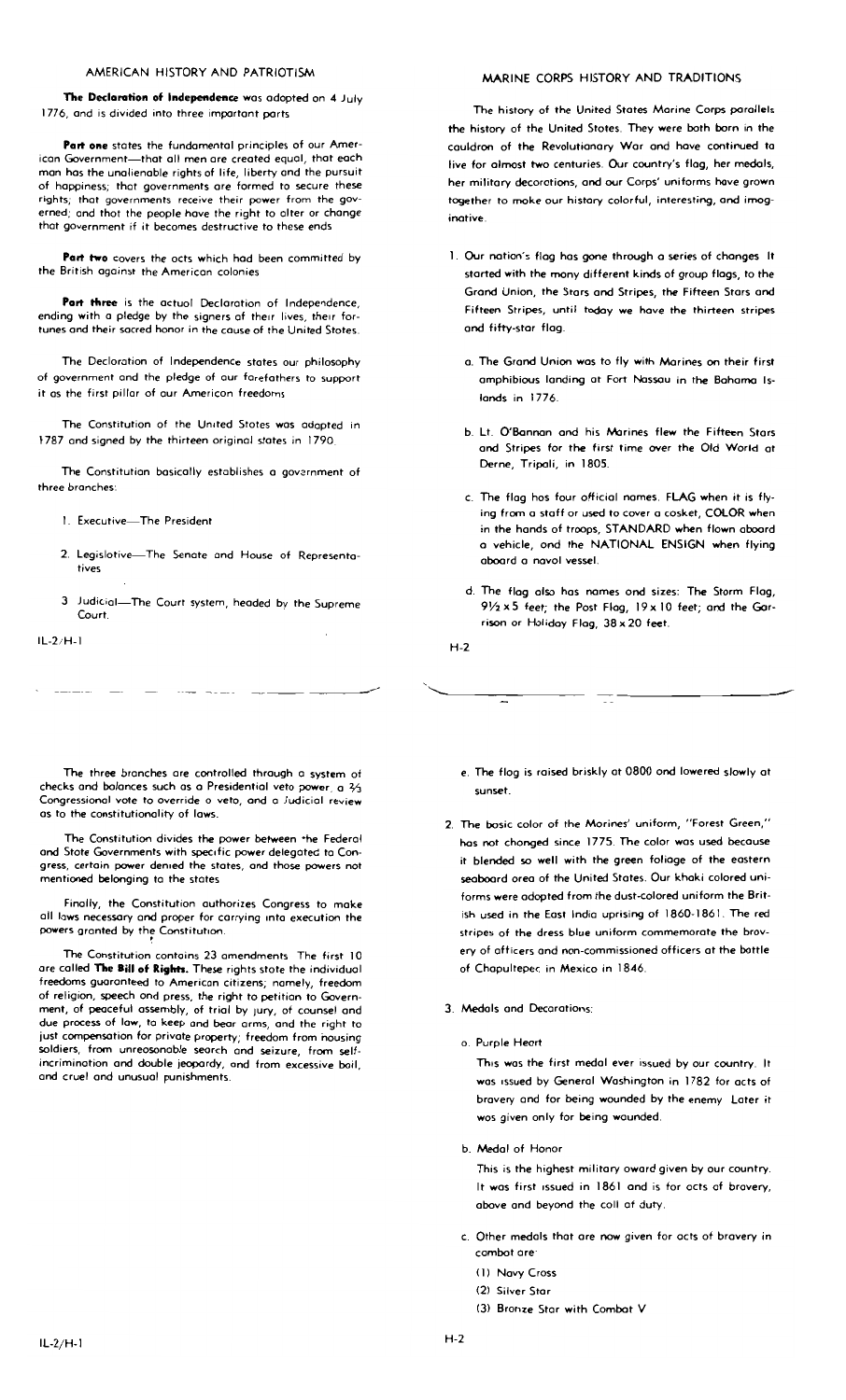#### d, Campaign Ribbons

H·2

H·3

Campaign nbbons were authorized in 1905 and can be worn in lieu of medals. Campaign ribbons designate areas and battles participated in by the wearer. Each Marine's personal history is represented by the ribbons heweors.

#### MARINE CORPS HISTORY AND TRADITIONS

The period 1900 to 1933 in Marine Corps history found<br>Marines in all parts of the world, During this period many<br>Marines made history by their deeds of valor in fighting for their country.

- 1. The Boxer Rebellion. Marines fought in China in 1900<br>against a fanatic Chinese anti-foreign group called Box-<br>es. Moving 97 miles in five days from Tientsin to Peking,<br>Marines stormed the seven gates and four walls into Wall against 200 Boxer ottockers.
- 2. In the second war with Mexico in 1914, Mojor Smedley<br>Butler was sent as 0 spy to Mexico City to search out in-<br>formation concerning rebel activities. For his brovery, Ma-<br>jor Butler was awarded the Medal of Honor.
- 3 The Marines landed in Haiti in 1915 to protect American<br>rights and property. Mojar Buller and Gunnery Sergeant<br>Dan Daly were omong those present During the battle for<br>Ft. Capais, the only mothine gun the Marines had was
- 4 World War 1
	- o. Was to have been 0 WOr to end all wars
	- b Marine participation consisted af 5th and 6th Regi-<br>ments, and 6th Machine Gun Battalian. These units<br>were known as the 4th Marine Brigode.
	- were known as the minimation and valor in combat<br>c. Marines for their determination and valor in combat<br>were nicknamed "Devil Dogs" by Germans.
	- d General Lejeune, later to become our 13th Comman~ dont, become the first United States Morine Corps gen- eral to command on Army Division
- After World War I, Marines performed such duties as<br>guarding the US mails and fighting bandis in Nicoragua<br>and Haiti I t was during these compaigns that the tirst<br>clase arr support mission was flown and wounded were<br>evecuc
- $H A$

MARINE CORPS HISTORY AND TRADITIONS

The period 1775 to 1900 was a very colorful era in<br>Marine Carps history. We find that it was during this period that the Corps was founded, aur blue uniform came into existence, and the words for the Morine Hymn were born. Here<br>ore some important facts we should know about our Corps<br>that came into being during this time:

- 1. 10 November 1775—The Marine Carps was born through action of the Continental Congress which authorized the forming of twa battalions of Marines Our birth-<br>day is 10 November each year, just like your birthdate
- 2 Tun Tavern, Philadelphia, was the first recruiting office ond ltS owner, Robert Mullin, was mode the first hono-rary captaIn and first recruIting officer.
- Samuel Nicholas wos oppointed to rank of captain and was the first Commandant
- First amphibious landing was made 3 March, 1776, at<br>Ft. Nassau in the Bahama Islands during Revolutianary Wor Period.
- Captain John Paul Jones had Marines aboard the ''Bon<br>Hamme Richard'' when he captured the ''Serapis,'' a Brit-<br>ish man of war The year was 1779
- 6 Lt Presley O'Bannon with seven Marines and 436 Greek<br>soldiers, Arob comel and mule dirivers and Mamaluke<br>warriors attacked and seized the fort at Derne, Tripali<br>This attack was mode ofter a 600-mile trip across the<br>Libya dered, Lt. O'Bannan was presented a ''sward with Mame-<br>luke hilt,'' similar ta the Marine Carps afficer's sword of today. From this battle also came the line in the Marine.<br>Hymn, ''To the Shares of Tripali ''
- $\overline{z}$ During the War af 1812, Marines served aboard ''Old<br>Ironsides'' (U.S.S. Constitution) os well as at Ft McHenry<br>where the ''Star Spangled Banner'' was written
- 8 The Florida Indian war in 1834 found our Commandant, Archibald Henderson, personally leading his Marines into<br>the swampland This Commandant remained in office for
- 
- the swampland. This Commandant remained in office for<br>3 years, the longest period for any Marine Commandant.<br>9 During the Mexican-American war of 1846, Marines<br>stormed the "Halbs of Mantezuma" and a fortess called<br>"Chapult

#### DEMOCRACY VS. COMMUNISM

- 1. Communism got its first big start in Russia in 1917 during the Russian Revolution. In 1921, Communism rook over in Russia with a reign af terror and violence.
- 2\_ What pure Communism promises and actually gives are two different pictures-as different as block and white.

PROMISES--A classless society-no restrictions, no poverty, a working mon's paradise, equality of everyone in all things

FACTS-There is a definite closs society ranging from top perty officials to slaves. There are restrictions on everything-it is really a dictatorship by the Communist Party.

> Poverty is widespread in Cammunist countriesfrequently with starvation diets and squalid living conditions,

> A man must work where he is told and produce a quota.

> The only equality is the knowledge thot you con share in terror, misery, and a black future.

#### The gool of Communism is World Domination.

- 3. In comparison to Cammunism, Democracy gives a man on opportunity to work as he pleases-where he pleases; the right of a free and secret ballat; the right to own his home; a judicial system that is fair and equal. Mast important of oll he can believe what he wants; he can warship God when, where, and how he wonts
- This, in a nutshell, is a comparison between Democracy and Communism.
- 4. The way to protect your democracy, ond thus your freedoms, is to use your freedom of speech, of religion, your right to yote, and above all, to be proud you are on American who knows what America is all about, and are willing to fight for it.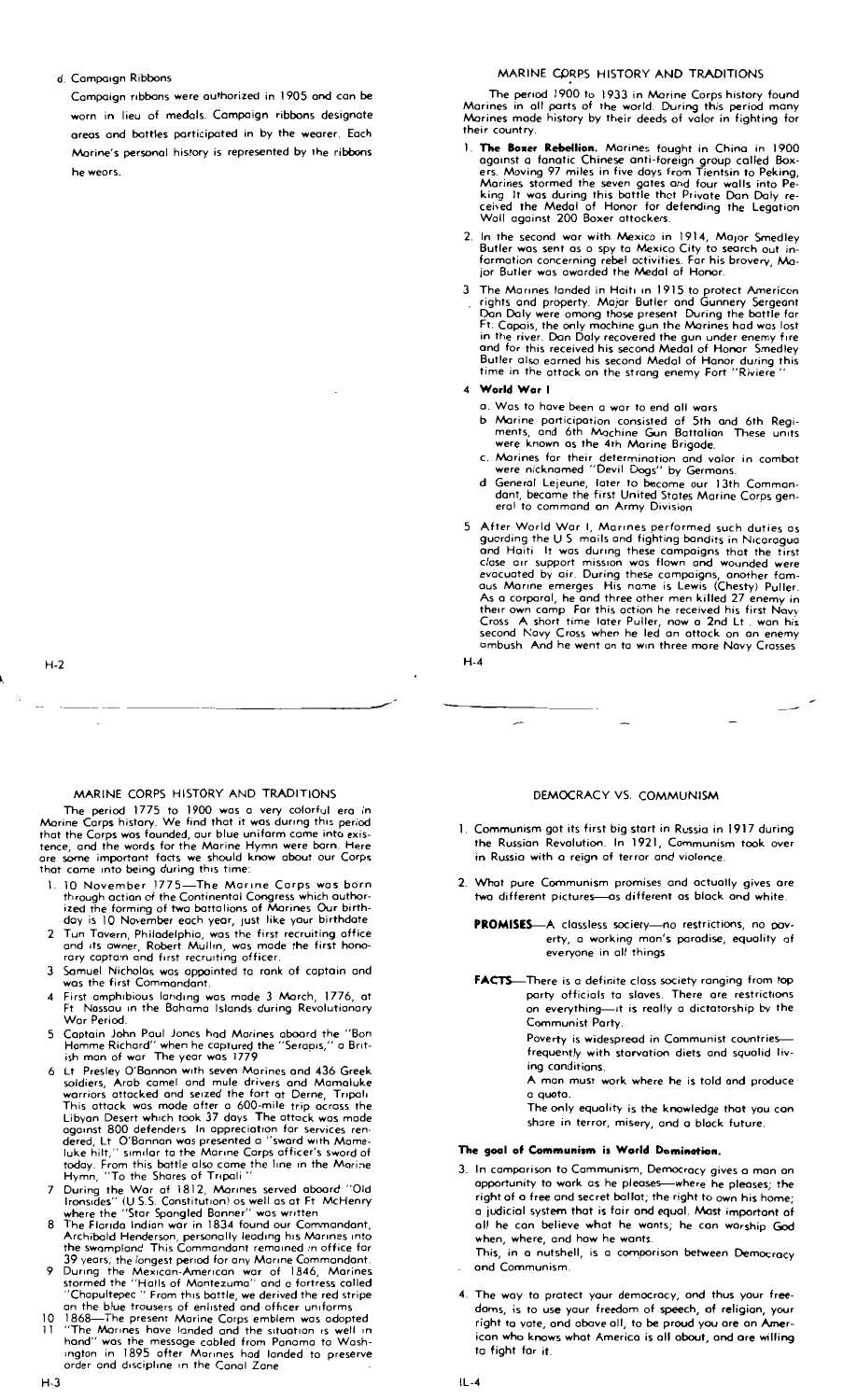#### MARINE CORPS HISTORY AND TRADITIONS

- <sup>L</sup>World Wor II started for the United States at 0700 on 7 December 1941 with the infamous ottock on the United States Fleet at Pearl Horbor.
- 2. World War II, the Marines' war in the Pacific, found the Corps with a farce in readiness to serve the United States.
- 3. Years prior to Warld War II-1934 to 1941
	- a. Marines 1ike Majar Earl Ellis foresaw the future in the thirties and alerted the Corps to the possibility of  $\circ$  war with Japan. His foresight helped form the Fleet Marine<br>Force on 8 December 1933, giving the United States an<br>amphibious assault landing force.
- 4. Operations in the Pacific
	- o. The Japanese attacked Pead Harbor an 7 December 1941, and inflicted heavy damage to the American fleet and bases there.
	- b. The combot of Wake, Midway and Guam were defen~ sive in nature. The overwhelming Japanese forces seized<br>Wake and Guam from the small garrisons of United<br>Stotes Marines ofter a bitter struggle.
	- c. The first major offensive action against the Japanese<br>by Marines took place on the morning of 7 August 1942<br>at Guadalcanal. From then an, the Marine offensive<br>seized parts of the Russell and New Georgia Islands;<br>Bougain
	- d. Two atomic bombs dropped on the 6th and 9th of August 1945, hastened the Japanese surrender. The Jap-<br>- anese surrendered on 16 August 1945.
- 3. The years between World Wor II and the Karean War (1945 to 1950) found the Corps with specific functions encoted into low by the National Security Act of 1947. These were, first, to be a force-in-readiness for service

H-5&6

H-7&8

#### MARINE CORPS HISTORY AND TRADITIONS

At the outbreak of the Korean War, the United States Morine Carps lived up to its reputation established in World War If and in its previous history, by its immediate response to Generol MacArthur's urgent coll far Marines.

- 1. The 1st Pravisional Brigade arrived in Korea, and on 7 August 1950 launched a counter-attock on the North Korean forces, which saved the Pusan Perimeter. The Brigade then become part of the 1st Marine Divisian which mode on omphibious landing ot Inchon on 15 September 1950, and fought to the city of Seoul, the South Korean capitol. The city fell in two (2) days ot fighting, and the entire North Karean army began a hasty retreat from everywhere in South Korea.
- 2. The Division then mode another omphibious londing at Wonsan, ond drove against scattered Korean and Chinese Communist foes to the Chosin Reservoir. Here the Division wos surrounded by eight Chinese divisions when the Chinese Communists lounched their massive counter offensive in late November, 1950. The Chinese objective was the total destruction of the 1st Morine Division.

~The Division, supported by Marine and Navy air, fought on epic bottle to Homhung against many thousands of Communists, severe cold ond mountainous terrain. In our ottack towards the sea we took OUr wounded and dead and the bulk of our equipment.

3. Operations "Killer" ond "Ripper" followed in the spring of 1951 to destroy the combined Communist Chinese and North Korean forces. During this time the 1 st Marine Divi-

H-7&8

sian fought its way up through central Korea across the 38th porallel. In late summer the Division compteted its offensive phose of the Korean War near the north rim of the Punch Bowl. Peace talks then followed and the war be· came defensive with large scale patrol octions. The Division moved to the western front and took up defensive positions north of Seoul. Here many bloody battles for cambat outposts took place an Dagmar, The Hook, Bunker Hill, and others.

4. The Korean Armistice was signed on 27 July 1953, but Marines occupied defensive positions on the battle-scarred hills for two more yeors. In April 1955, the 1st Marine Division was relieved and it returned to the United States; hawever, the UN forces remoin today in defensive positions facing the Communists across the 38th parallel. The 3rd Morine Division on Okinawa is ready and on call for any actian against any foe.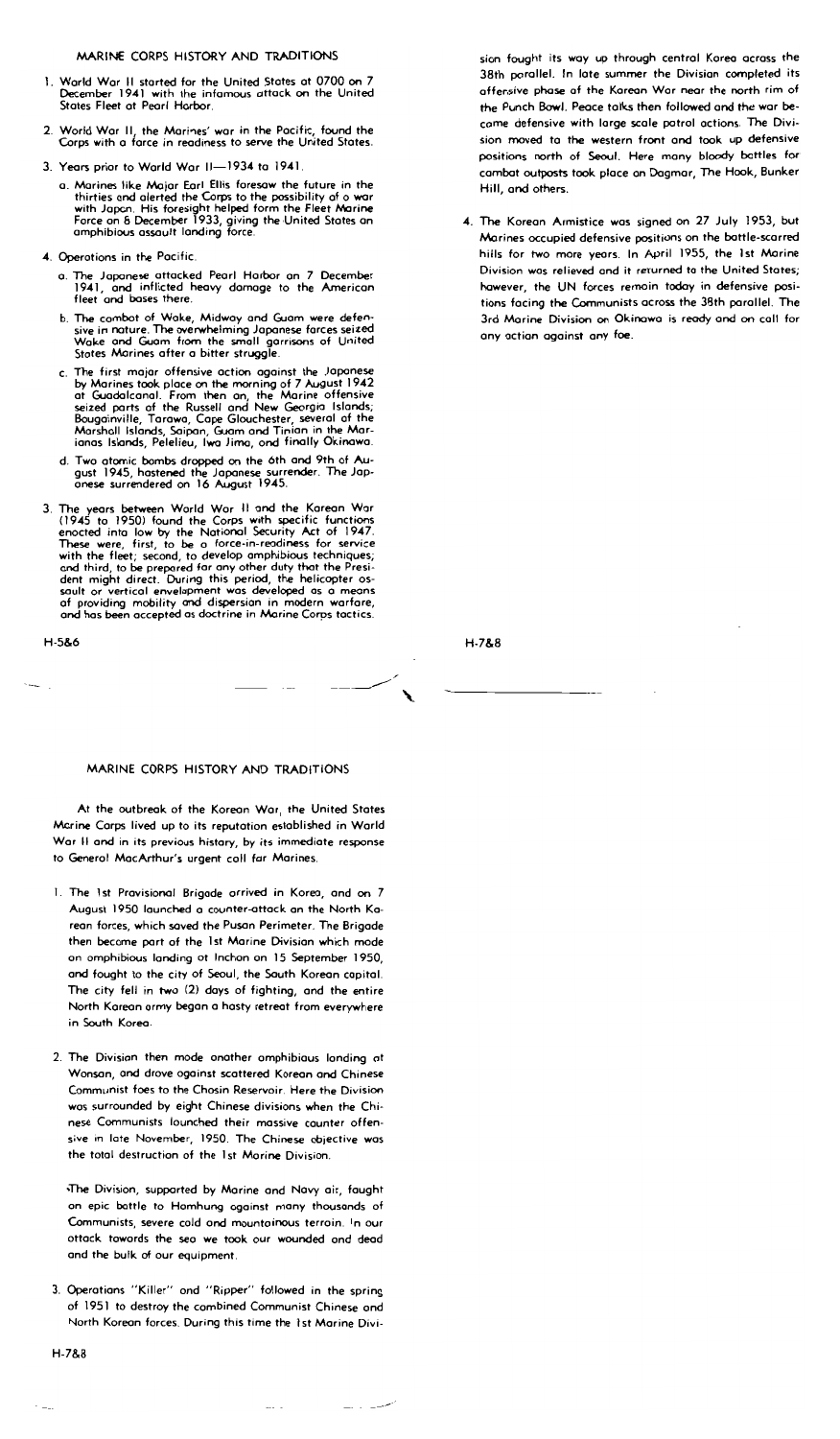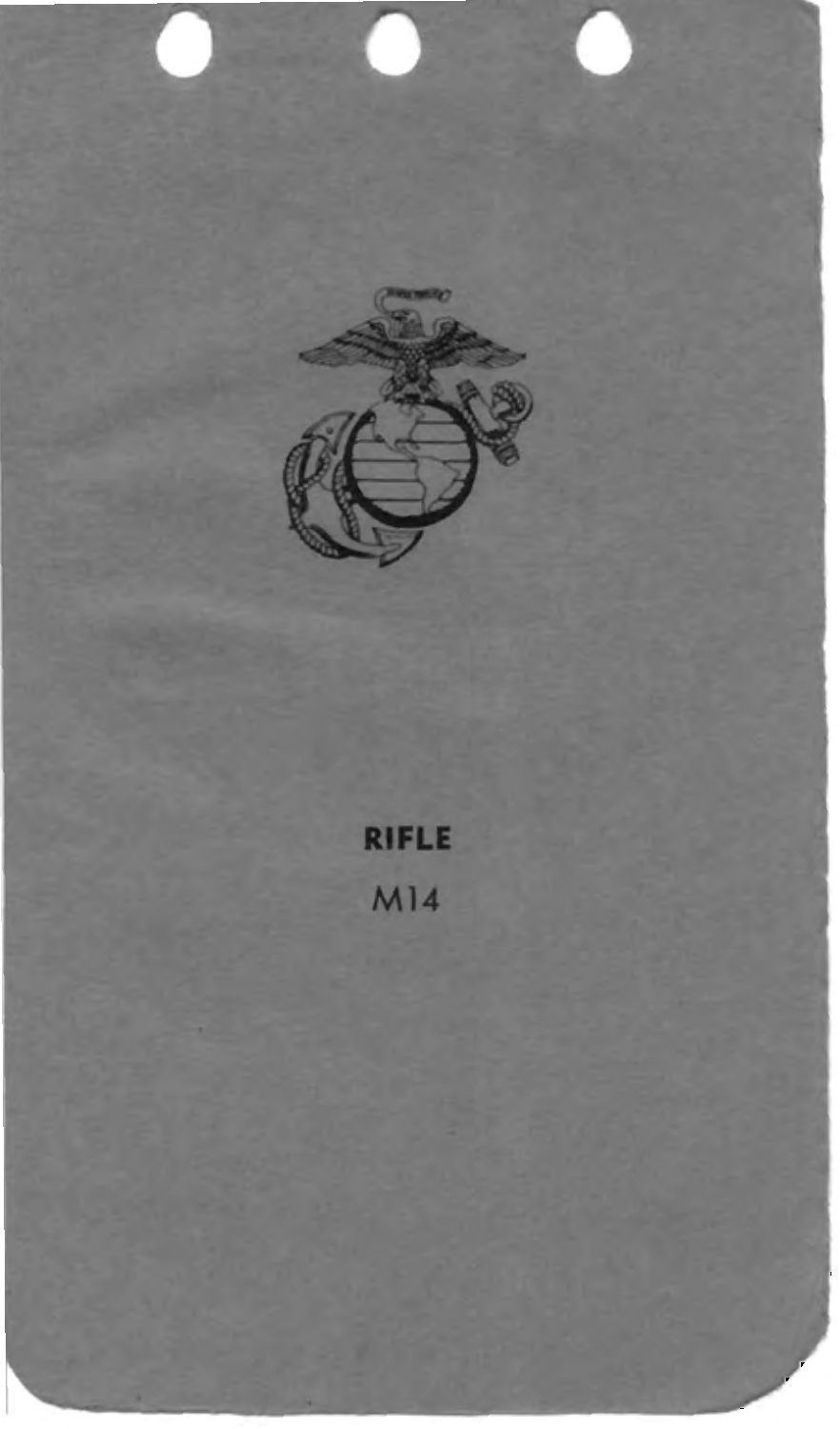#### STOPPAGES, IMMEDIATE ACTION, REAR SIGHT MECHANICS AND SAFETY PRECAUTIONS, M·14

- 1. A stoppage is the foilure in the cycle of operation of your rifle ond it can be caused by:
	- a. Foulty ommunitio
	- b. Faulty magazine
	- c, Faulty operation (malfunction) of a mechanical part of the rifle
- 2. If your rifle stops firing when you don't want it to, you must take **immediate action.** This may be in two phases:
	- o. 1st Phose---Pull operating rod to rear, palm up; release, re-aim, and attempt to fire. If the rifle fails to fire, go to the second phose as outlined below:
	- b 2nd Phose-
		- (1) Make a quick but detailed inspection of the rifle by eye
		- (2) Then do these things:
			- (0) Toke the rifle from your shoulder.
			- (b) Examine the receiver throughout the next step to see what happens.
			- (c) Pull the operating rad handle slowly to the rear ond check what is in the chomber, what is being extrocted, what is being ejected, ond if the primer of the round has a mark on it.
			- (d) Observe the stoppage.
			- (e) Treat the stoppage and continue to fire.

A good way to remember this procedure is to remember the first letter of each step. TEPOT.

- 3. Rear Sight Mechanics
	- o. The reor sights of your rifle should always be 011 the way down and centered unless you ore cleaning or fir~ tng your rifle.

---\_ ..... \_---

R·S

R·S

R·S

- b. If your sights are too tight, or oily, check with your Drill Instructor or the range armorer for correcting or adjustment.
- c How your sights work.
	- (I) If you raise the rear sight, this will couse you to raise the muzzle of the rifle to mointain 0 correct sight olignment, which will raise the strike of the bullet on the torget
	- (2) If you lower the reor sight, this will couse you to lower the muzzle of the rifle to maintain a correct sight alignment, which will lower the strike of the bullet on the torget
	- (3) If you move the reor sight to the right, you must move the muzzle of your rifle to the right to moin~ tain a carrect sight alignment and this will cause the strike of the bullet to move to the right on the target,
	- \4~ If you move the reor sight ta the left, you must move the muzzle of your rifle to the left to maintom 0 correct sight alignment and this will cause the strike of the bullet to move to the left an the target.
- d. During your qualification with the rifle, don't feel thot the Sights connot be chonged Use those sights to shoot the scare you are capable of doing.
- 4. Safety Precoutions--You must observe these safety precoutions all the time'
- a. Consider that every weapon is loaded.
- b. inspect the weapon for a live round before doing anything else.
- c. Inspect bore for obstruction before firing.

Your rifle is not safe unless you do these things every time you handle it.

### FUNCTIONING, M·14 RIFLE

- 1. The functioning of your rifle is importont to you because:
	- a. It develops your confidence in your own rifle by under~ standing how ond why it operates.
	- b. It gives you the knowledge to prevent and/or reduce stoppages which may OCcur during firing.
	- c It gives you the knowledge to handle ond use the rifle safely.
	- d. It gives you the knowledge to practice proper core and cleaning of your rifle
- 2. You must understond how your rifle operotes in semi-outamotic operotion. Here is how it works.
	- o. Feeding-a round forced in the poth of the bolt.
	- b, Chambering--o round is moved into the chamber from the magazine by the bolt.
	- c Locking-when the bolt is fully clased
	- d. Firing---occurs when the firing pin strikes the primer of the bullet.
	- e. Unlocking----occurs after the round is fired and the lock-ing lugs of the bolt are disengaged from the locking recesses af the receiver
	- f. Extrocting--pulling the empty cortridge from the chamber.
	- g, Ejecting-throwing the empty cartridge out of and awoy from the receiver
	- h. Cocking---occurs when the hammer is forced into prop-er position by the bolt as it moves to the rear and IS feady for the next round.
- 3 Yau must know and understond the functioning of the ports of the firing mechonism assembly thot are listed below'

R·4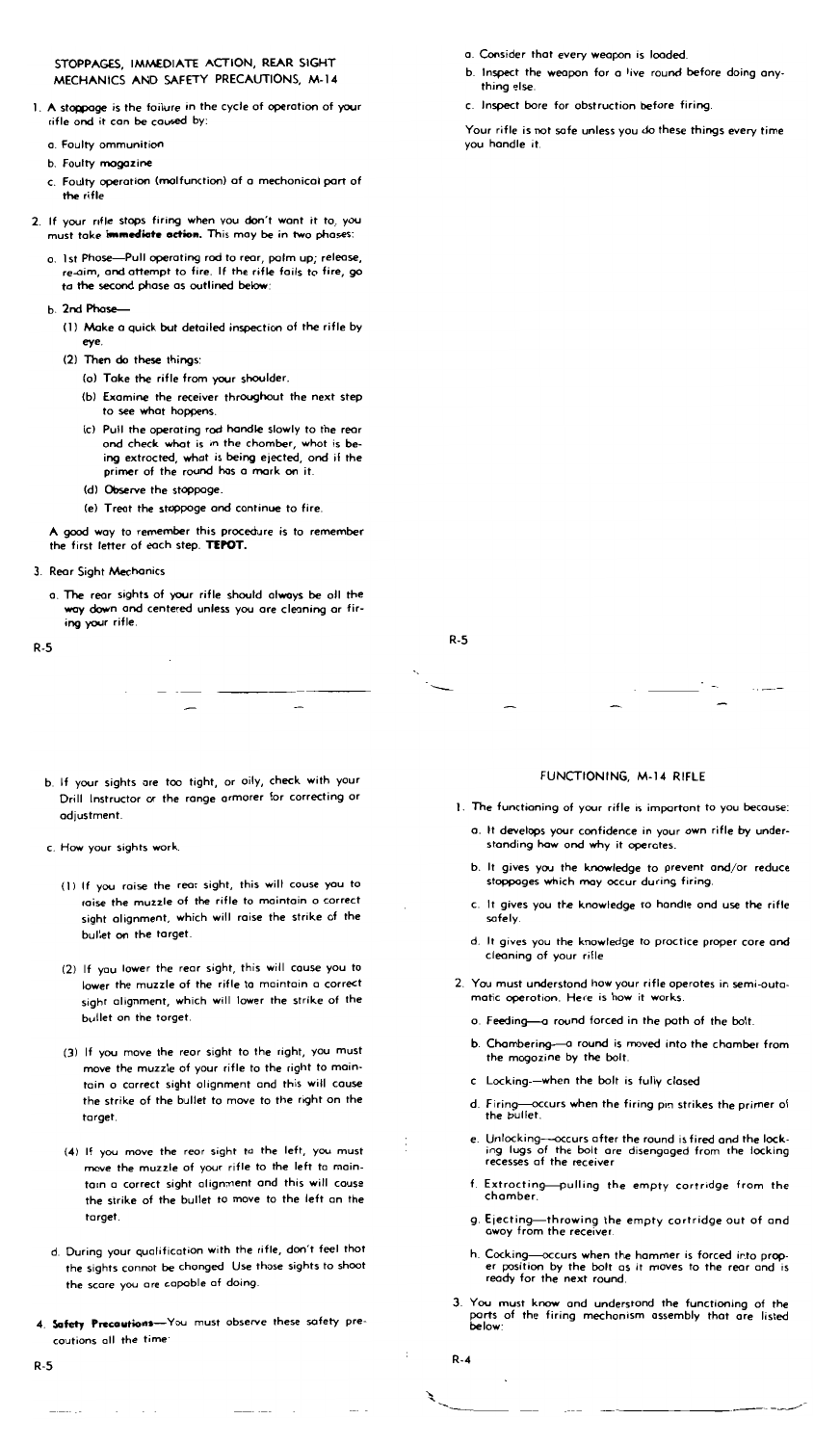- a. Sear-the sear catches the rear hammer hooks, holding the hammer to the rear while the trigger is being held to the rear by the shooter in semi-automotic fire. The trigger must be releosed to the forward position before the sear will release the rear hammer hooks.
- b. Trigger Lugs-the trigger lugs engaged in the hammer hooks keep the hammer in the rear position after the trigger is released to the forward positian.
- c Trigger-when the trigger is maved to the rear ogoin, the trigger lugs ore disengaged from the hammer hooks and the hommer is released
- d. Hammer-the hommer moves farward under pressure af the hammer spring and strikes the tong af the firing pin
- e. Does your rifle have a safety?-Yaur rifle reolly hos two safeties in one. One, the trigger block, prevents the trigger from gaing forword ond releasing the hammer. The second safety is the hammer notch on the safety. This natch engages the sofety lug on the hommer ond prevents the hammer from gaing forward.
- 4. Your rifle has the capability of autamatic fire by the installation of a selector an the right side of the receiver just below the rear sight. The important thing to know obout this feature is that the rifle will fire cantinually os long as you depress the trigger to the rear and do not run out of ommuntion Although your rifle can be mode to fire outomaticolly, you will normally fire it one shot at a time. This one shot business is the important part of your training while you are a recruit. It is being emphasized in your troining.

 $R - 4$ 

#### MECHANICAL TRAINING, M-14 RIFLE

#### 1. Backgro

- a. Standards established by the North Atlantic Treaty Organization, of which the United States is a member, made 30 coliber ammunition obsolete, and therefore our M-1 rifle become obsolete
- The 7.62 millimeter round, having been adopted as the<br>stondard caliber for all NATO small arms weapons, required the developing of a new rifle and machine gun<br>for the Armed Farces of the United States.
- c. The M 14 rifle was adopted by the U.S. Armed Farces<br>as the best one using 7.62 millimeter ammunition.
- 2. You must remember these things obout your rifle:
	- You must remember these trungs used, you must<br>
	a. Name—U.S. Rifle, 7.62 millimeter, M-14.<br>
	b. Weight fully looded—10.32 pounds<br>
	c. Weight fully looded—10.32 pounds<br>
	d. Moximum effective range—50 yards<br>
	e. Chamber pressure
	-
	-
	-
	-
	-
	-
	-
	-
- 3. Here are some more things you must remember about your rifle
	- o. Description:

7.62 millimeter, magazine fed, gos operated, air cooled,<br>semi-automatic, shoulder weapon. It can be converted<br>to automatic operation with the ratation of the selecto<br>if it is attached to your rifle.

b. Rate of Fire:

(1) Cyclic rate of fire, 700-750 rounds per minute

- (2) Maximum Rate of Fire (a) Semi-Automatic, 40-60 rounds per minu<br>(b) Automatic, 120-150 rounds per minute 40-60 rounds per minute
- (3) Maximum Effective (well aimed) Rate of Fire
- (a) Semi-Automatic, 20-30 rounds per minute<br>(b) Automatic, 40-60 rounds per minute<br>(c) Sustained Rate of Fire, 8-10 rounds per minute

#### DISASSEMBLY AND ASSEMBLY. M-14

- 1. In disassembly and assembly of your rifle, fallow these golden rules:
	- a. Clear your weapon priar ta disassembly and always<br>check your rifle for easy movement of parts ofter assembly
	- b. Never use force during disossembly and ossembly.
	- c. During disassembly the removal of parts should be placed in sequence to aid in eosier assembly
- 2 Disassembly procedure for normal maintenance and daily cleaning
	- a. Remove the magazine, cleor your weapon ond place the safety in the safe position, sights down and barrel to vour left.
	- b. Remove the firing mechonism ossembly by grasping the trigger guard near the lotch, then applying outgrard and<br>upward pressure until the ossembly is dislodged from the barrel and receiver group.
	- c. Seporate the stock group from the barrel and receiver group
	- d. The barrel and receiver aroup should not be further disossembled, unless required.
- 3. Your rifle is now disassembled into the three main aroups.

For more thorough cleaning far such things as inspections, it is necessary to disassemble the rifle further This is done by taking the barrel ond receiver group and:

- a. Remove the connectar assembly (do nat bend)
- b. Remove the operoting rod spring and guide. (Use care in removal of the spring. It is under tension and if not<br>carefully hondled, it will slip out of your hond and spread parts all over.)
- c. Remove the operoting rod.
- d. Remove the balt

 $R.2$ 

 $\ddot{\phantom{0}}$ 

٦. U

- 4. Your rifle is now **field stripped.** Further disassembly is only necessary ofter you hove fired your rifle. To do this, continue to disassemble the barrel and receiver group as  $6$ allows
	- a. Remove the gos cylinder plug.
	- b. Remove the gos piston (do not damage the rings).
	- c. Remove the gas cylinder lock.
	- d. Remove the gos cylinder (do not domage the threads on the barrel)
	- e. Remove the front band.
	- Remove the hand guord (remove by sliding forword-<br>do not clamp off or on).
- 5. This is the extent that you may disassemble your rifle. To assemble your rifle, put the parts back into your rifle in the reverse order from the disassembly steps
	- a. Replace handguard (slide it into its recesses an the barrel-do not clamp it on)
	- b. Replace the front band (do not strip the threads an the barrel)
	- c. Replace the gas cylinder.
	- d. Reploce the gas cylinder lock (do not cross thread)
	- e. Replace the gas piston (moke sure it is fully seated with the small end protruding from the rear of the gas cylinder).
	- f. Replace the gas cylinder plug (use combination tool and tighten only wrist tight-do not force).
	- g. Replace the balt
	- h. Replace the operating rod.
	- i. Replace the operating rod spring and guide (once again, use caution with the operating rod spring).
	- j. Replace the connector assembly (do not bend).